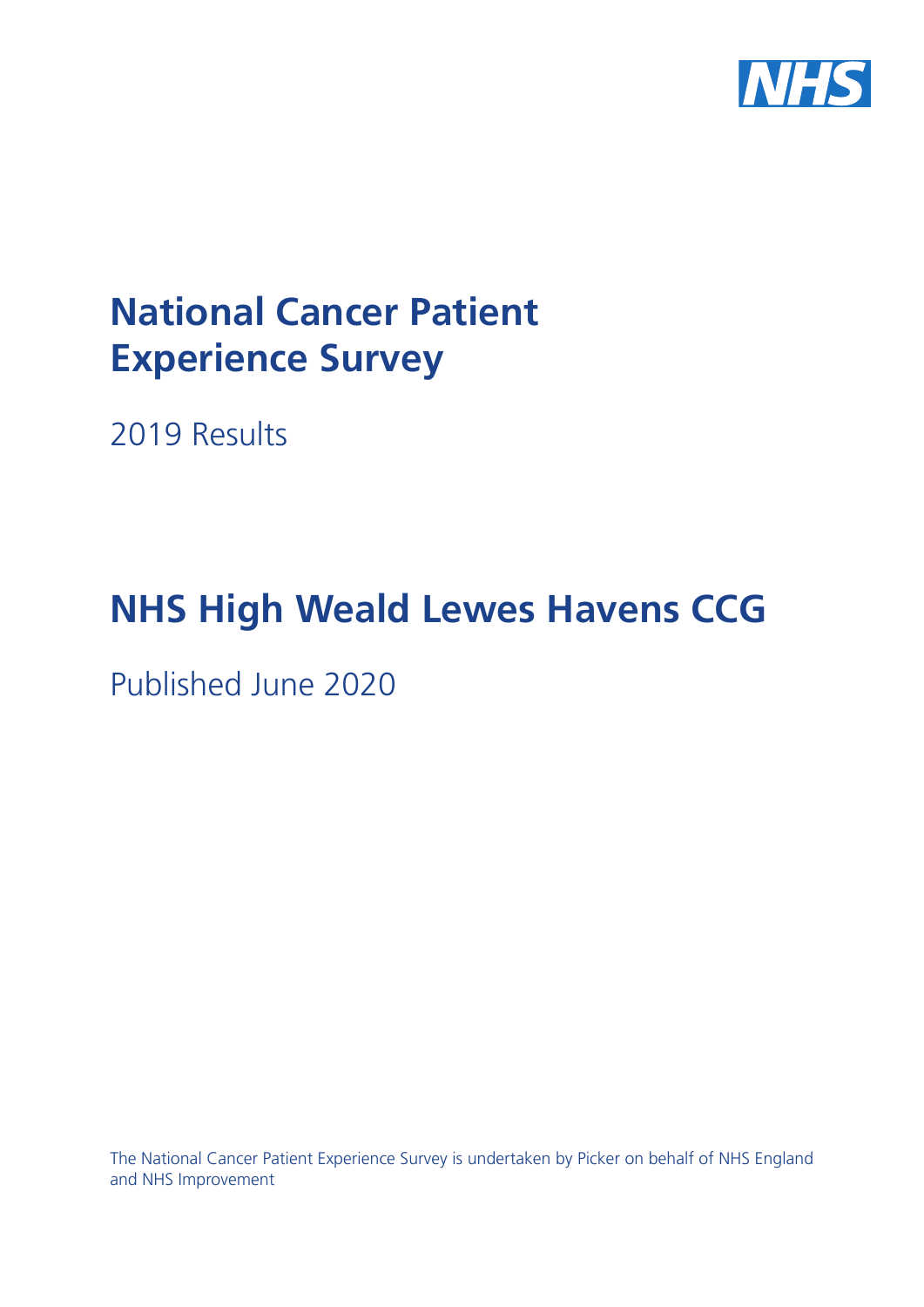# **Executive Summary** Case Mix Adjusted scores

#### **Cancer Dashboard Questions**

The following seven questions are included in phase 1 of the Cancer Dashboard developed by Public Health England and NHS England:

Q61. Patient's average rating of care scored from very poor to very good

| $\Omega$ | 2                                                             | 3 | $\overline{4}$ | 5 | 6 | 8 | 9   | 10                                                                                            |  |
|----------|---------------------------------------------------------------|---|----------------|---|---|---|-----|-----------------------------------------------------------------------------------------------|--|
|          |                                                               |   |                |   |   |   | 8.9 |                                                                                               |  |
|          |                                                               |   |                |   |   |   |     | Q18. Patient definitely involved as much as they wanted in decisions about care and treatment |  |
|          |                                                               |   |                |   |   |   |     | Q19. Patient given the name of a CNS who would support them through their treatment           |  |
| 80%      | Q20. Patient found it very or quite easy to contact their CNS |   |                |   |   |   |     |                                                                                               |  |
|          |                                                               |   |                |   |   |   |     | Q39. Patient always felt they were treated with respect and dignity while in hospital         |  |
|          | leaving hospital                                              |   |                |   |   |   |     | Q41. Hospital staff told patient who to contact if worried about condition or treatment after |  |
| 67%      | treatment                                                     |   |                |   |   |   |     | Q55. General practice staff definitely did everything they could to support patient during    |  |

### **Questions Outside Expected Range**

|                                                                                                                       |            | Case Mix Adjusted Scores   |                            |                   |
|-----------------------------------------------------------------------------------------------------------------------|------------|----------------------------|----------------------------|-------------------|
|                                                                                                                       | 2019 Score | Lower<br>Expected<br>Range | Upper<br>Expected<br>Range | National<br>Score |
| Q10. Patient told they could bring a family member or friend when first told they had cancer                          | 85%        | 70%                        | 84%                        | 77%               |
| Q28. Afterwards, staff completely explained how operation had gone in understandable<br>way                           | 88%        | 72%                        | 86%                        | 79%               |
| Q43. Patient definitely found hospital staff to discuss worries or fears during their outpatient<br>or day case visit | 80%        | 63%                        | 78%                        | 71%               |
| Q49. Beforehand patient completely had all information needed about chemotherapy<br>treatment                         | 94%        | 76%                        | 92%                        | 84%               |
| Q55. General practice staff definitely did everything they could to support patient during<br>treatment               | 67%        | 50%                        | 67%                        | 58%               |
| Q56. Different people treating and caring for patient always work well together to give best<br>possible care         | 80%        | 67%                        | 79%                        | 73%               |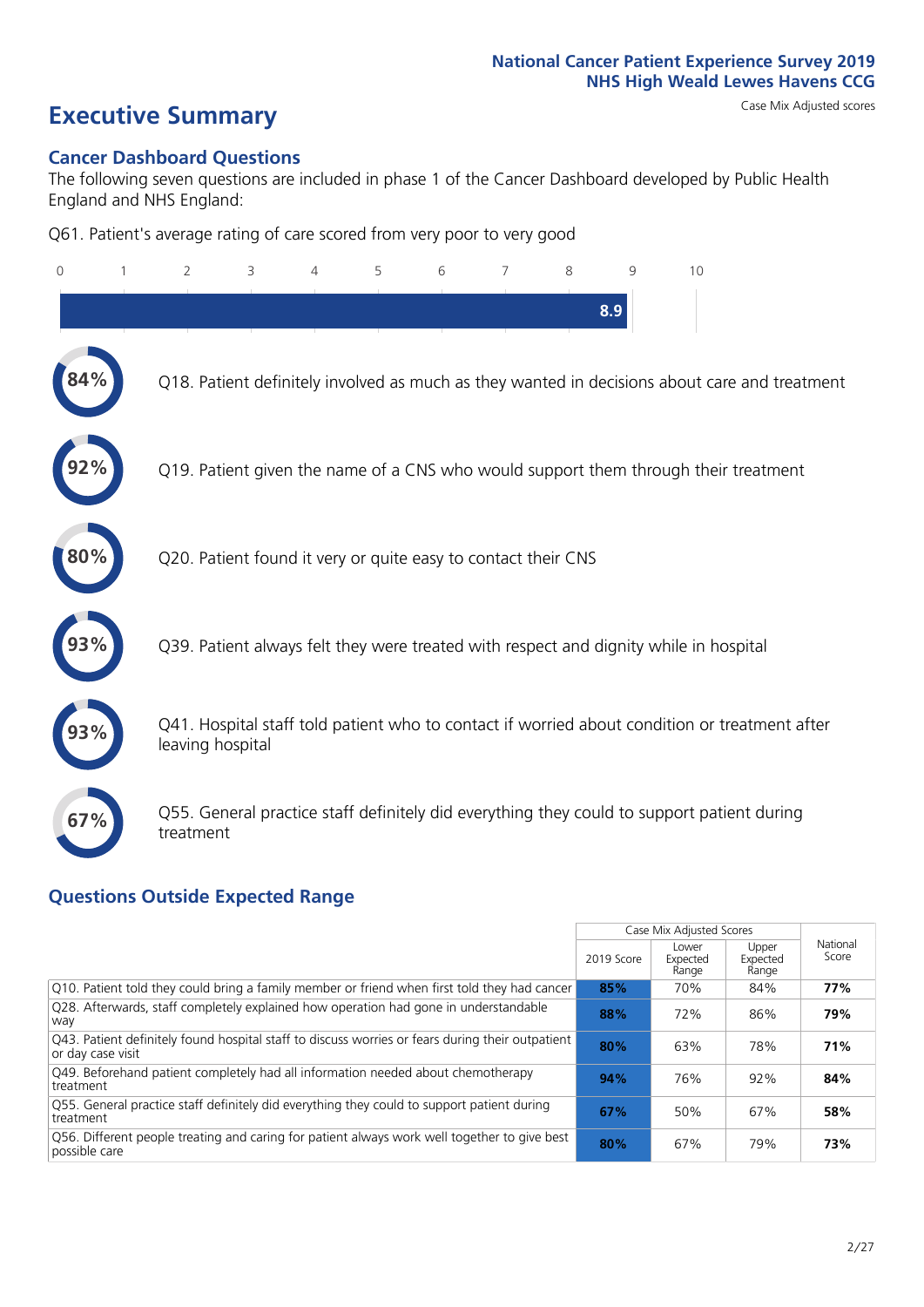## **Introduction**

The National Cancer Patient Experience Survey 2019 is the ninth iteration of the survey first undertaken in 2010. It has been designed to monitor national progress on cancer care; to provide information to drive local quality improvements; to assist commissioners and providers of cancer care; and to inform the work of the various charities and stakeholder groups supporting cancer patients.

The survey was overseen by a national Cancer Patient Experience Advisory Group. This Advisory Group set the principles and objectives of the survey programme and guided questionnaire development. The survey was commissioned and managed by NHS England. The survey provider, Picker, is responsible for designing, running and analysing the survey.

The 2019 survey involved 143 NHS Trusts. Out of 111,366 people, 67,858 people responded to the survey, yielding a response rate of 61%.

# **Methodology**

#### **Eligibility, eldwork and survey methods**

The sample for the survey included all adult (aged 16 and over) NHS patients, with a confirmed primary diagnosis of cancer, discharged from an NHS Trust after an inpatient episode or day case attendance for cancer related treatment in the months of April, May and June 2019. The fieldwork for the survey was undertaken between December 2019 and March 2020.

As in the previous four years, the survey used a mixed mode methodology. Questionnaires were sent by post, with two reminders where necessary, but also included an option to complete the questionnaire online. A Freephone helpline and email was available for respondents to opt out, ask questions about the survey, enable them to complete their questionnaire over the phone and provide access to a translation and interpreting facility for those whose first language was not English.

#### **Case-mix adjustment**

Both unadjusted and adjusted scores are presented in this report. Case-mix adjusted scores allows us to account for the impact that differing patient populations might have on results. By using the case-mix adjusted estimates we can obtain a greater understanding of how a CCG is performing given their patient population. The factors taken into account in this case-mix adjustment are gender, age, ethnic group, deprivation, and tumour group.

#### **Scoring methodology**

Fifty-two questions from the questionnaire are scored as these questions relate directly to patient experience. For all but one question (Q61), scores are presented as the percentage of positive responses out of all scored responses. For Q61, respondents rate their overall care on a scale of 0 to 10, of which the average was calculated for this question's presented score. The percentages in this report have been rounded to the nearest percentage point. Therefore, in some cases the figures do not appear to add up to 100%.

#### **Statistical significance**

In the reporting of 2019 results, appropriate statistical tests have been undertaken to identify unadjusted scores for which the change over time is 'statistically significant'. Thirty-seven scored questions in 2019 have been compared with those of 2018 and a statistically significant change between the two years has been reported where identified.

For the scored questions that are comparable beyond 2018, statistically significant change over the five years has also been reported where identified. A statistically significant difference means that the change in the result is very unlikely to have occurred by sampling variation.

#### **Suppression**

#### **Question-level suppression**

For scores where the base size per question is  $<$ 21, the score will be suppressed and replaced with an asterisk (\*). The base size will include neutral response options.

#### **Double suppression**

If any group within a particular sub-group breakdown (such as the tumour group breakdown) has <21 responses, then the figure for this particular group is suppressed and replaced with an asterisk (\*). If there is only one group within the sub-group breakdown that has <21 respondents, and is therefore suppressed, the group with the next lowest number of respondents is also supressed and replaced with an asterisk (\*) (regardless if it is greater than or less than 21).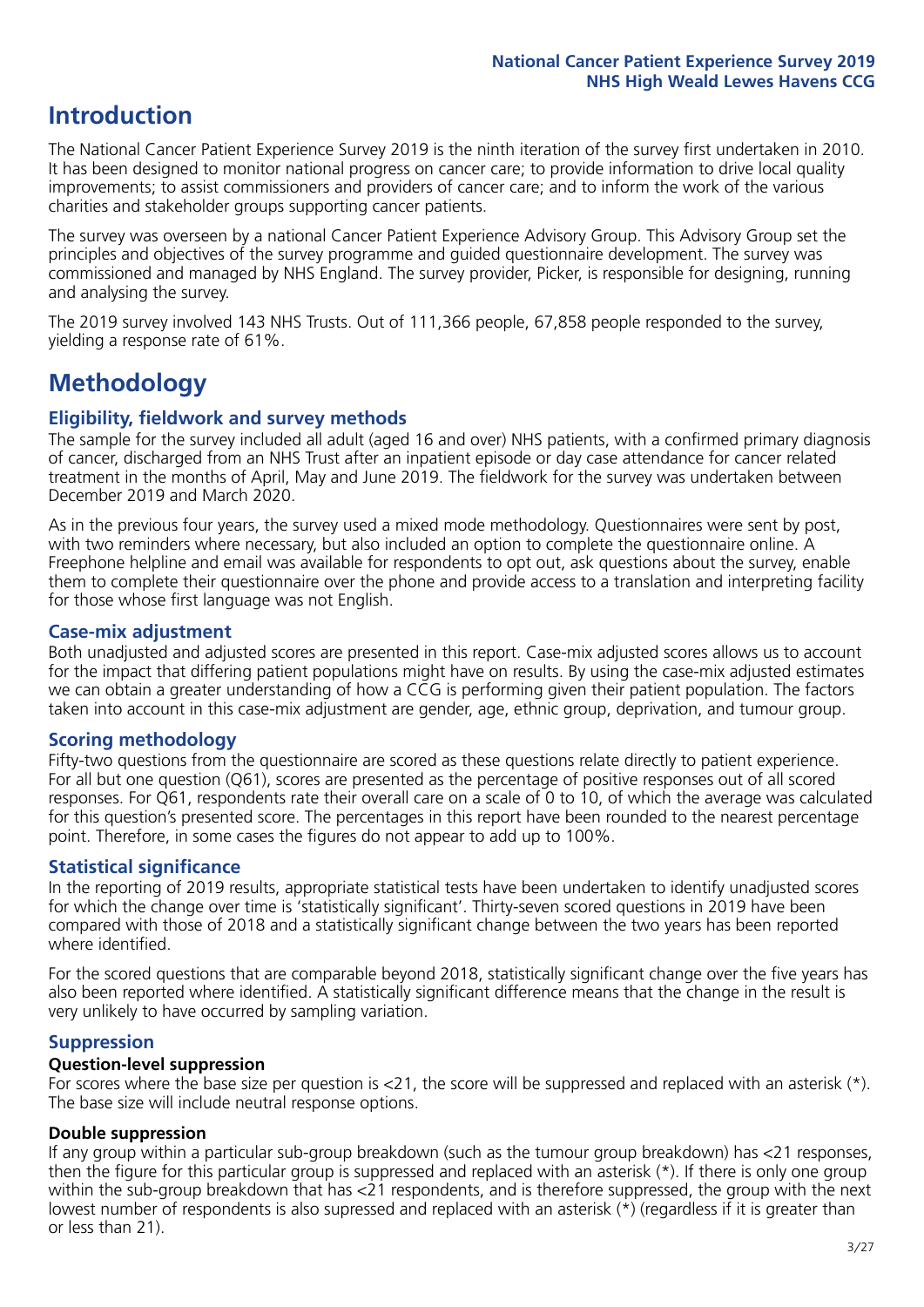# **Understanding the results**

This report shows how this CCG scored for each question in the survey, compared with national results and previous year's results. It is aimed at helping individual CCGs to understand their performance and identify areas for local improvement. Below is a description of the type of results presented within this report and how to understand them.

#### **Expected range charts**

The expected range charts in this report show a bar with the lowest and highest score received for each question nationally. Within this bar, an expected range is given (in grey) and a black diamond represents the actual score for this CCG.

CCGs whose score is above the upper limit of the expected range (in the dark blue) are positive outliers, with a score statistically significantly higher than the national mean. This indicates that the CCG performs better than what CCGs of the same size and demographics are expected to perform. The opposite is true if the score is below the lower limit of the expected range (in the light blue); these are negative outliers. For scores within the expected range (in the grey), the score is what we would expect given the CCG's size and demographics.

#### **Comparability tables**

The comparability tables show the 2018 and 2019 unadjusted scores for this CCG for each scored question. If there is a significant change from 2018 and 2019 or overall from 2015 to 2019, an arrow will be presented for the direction of change. The adjusted 2019 score will also be presented for each scored question along with the lower and upper expected range and national score. Scores above the upper limit of the expected range will be highlighted dark blue, scores below the lower limit of the expected range will be highlighted light blue, and scores within the lower and upper limit of the expected ranges will be highlighted grey.

#### **Tumour type tables**

The tumour type tables show the unadjusted scores for each scored question for each of the 13 tumour groups. The national score for that tumour group is also shown. Unadjusted scores for the same tumour type across different CCGs may not be comparable, as they do not account for the impact that differing patient populations might have on results. Central nervous system is abbreviated as 'CNS' and lower gastrointestinal tract is abbreviated as 'LGT' throughout this report.

#### **Year on year charts**

The year on year charts show five columns representing the unadjusted scores of the last five years (2015, 2016, 2017, 2018 and 2019) for each scored question.

#### **Notes on specific questions**

Following the development phase of the 2019 survey, several changes were made to the questionnaire. Six scored questions were amended (Q5, Q18, Q30, Q35, Q56 and Q60) and one non-scored question (Q29) was amended that impacted the comparability of questions Q30 to Q41. Of all questions changed or impacted by change, only Q60 is presented with historical comparisons; though the results should be interpreted with caution.

#### **Unadjusted data and case-mix adjusted data**

Unadjusted data should be used to see the actual responses from patients relating to the CCG. Case-mix adjusted data, together with expected ranges, should be used to understand whether the results are significantly higher or lower than national results taking account of the patient mix.

### **Further information**

This research was carried out in accordance with the international standard for organisations conducting social research (accreditation to ISO20252:2012; certificate number GB08/74322). The 2019 survey data has been produced and published in line with the Code of Practice for Official Statistics.

For more information on the methodology, please see the Technical Document. It can be viewed along with the 2019 questionnaire and survey quidance on the website at [www.ncpes.co.uk](https://www.ncpes.co.uk/supporting-documents). For all other outputs at National, Trust, CCG and Cancer Alliance level, please see the PDF reports, Excel tables and dashboards at [www.ncpes.co.uk.](https://www.ncpes.co.uk/current-results)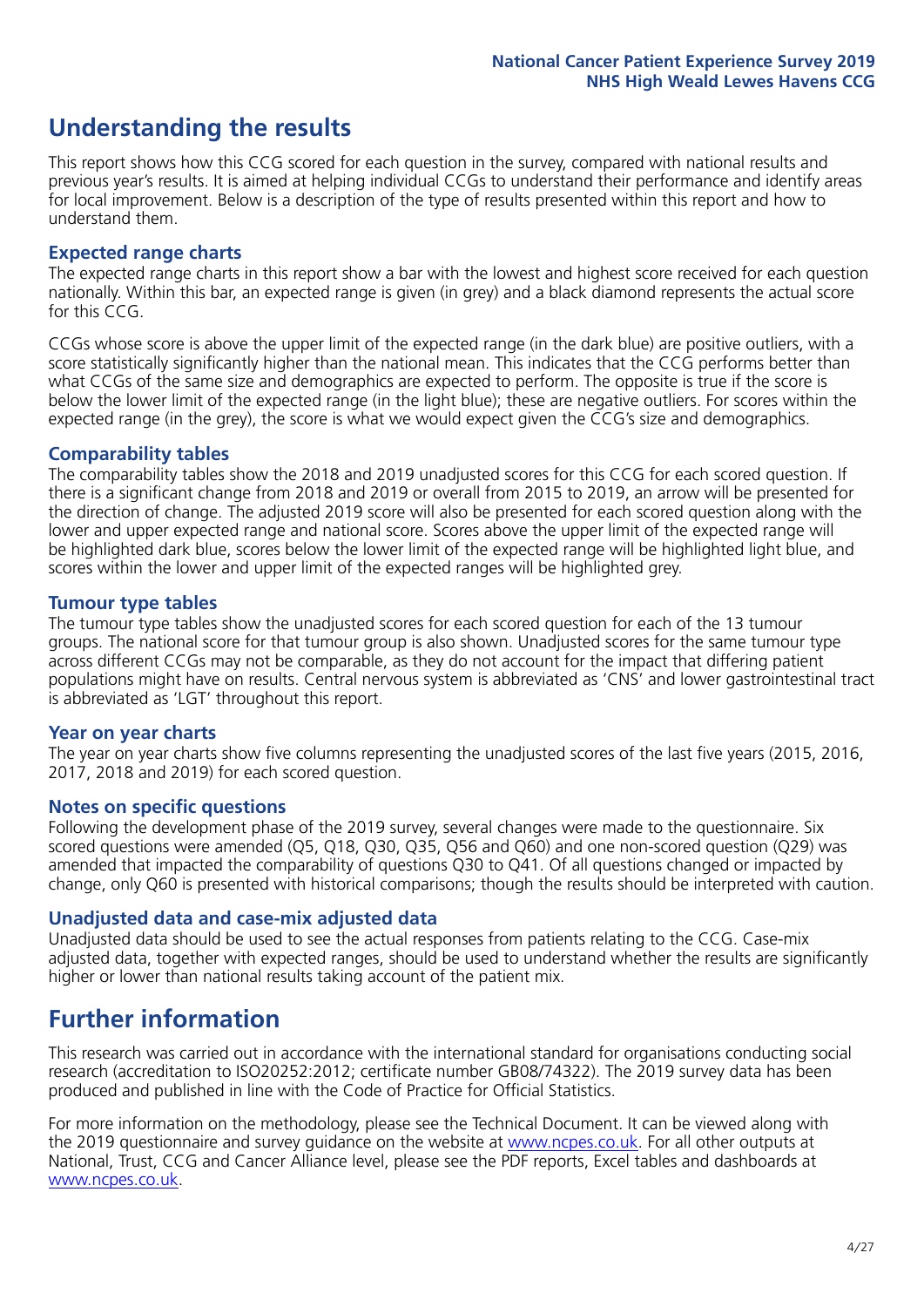### **Response Rate**

#### **Overall Response Rate**

221 patients responded out of a total of 343 patients, resulting in a response rate of 64%.

|          | Sample Size | Adjusted<br>Sample | Completed | Response Rate |
|----------|-------------|--------------------|-----------|---------------|
| CCG      | 361         | 343                | 221       | 64%           |
| National | 119.855     | 111,366            | 67,858    | 61%           |

#### **Respondents by Survey Type**

|                            | Number of<br>Respondents |
|----------------------------|--------------------------|
| Online                     | 14                       |
| Paper                      | 207                      |
| Phone                      |                          |
| <b>Translation Service</b> |                          |

#### **Respondents by Tumour Group**

|                      | Number of<br>Respondents |
|----------------------|--------------------------|
| Brain / CNS          | ∩                        |
| <b>Breast</b>        | 56                       |
| Colorectal / LGT     | 32                       |
| Gynaecological       | 5                        |
| Haematological       | 43                       |
| <b>Head and Neck</b> | 1                        |
| Lung                 | 1 <sub>3</sub>           |
| Prostate             | 19                       |
| Sarcoma              | 1                        |
| Skin                 | 1 <sub>3</sub>           |
| Upper Gastro         | 10                       |
| Urological           | 1 <sub>3</sub>           |
| Other                | 15                       |

#### **Respondents by Age and Gender**

Respondents year of birth has been used to determine age. This information has been amalgamated into 8 age bands. The age and gender distribution for the CCG was as follows:

|        | Age 16-24 | Age 25-34 | Age 35-44 | Age 45-54 | Age 55-64 | Age 65-74 | Age 75-84 | Age 85+ | Total |
|--------|-----------|-----------|-----------|-----------|-----------|-----------|-----------|---------|-------|
| Male   |           |           |           |           | 15        | 46        | 22        |         | 98    |
| Female |           |           |           | ל ו       | 38        | 43        |           |         | 123   |
| Total  |           |           |           | 22        | 53        | 89        | 39        | 15      | 221   |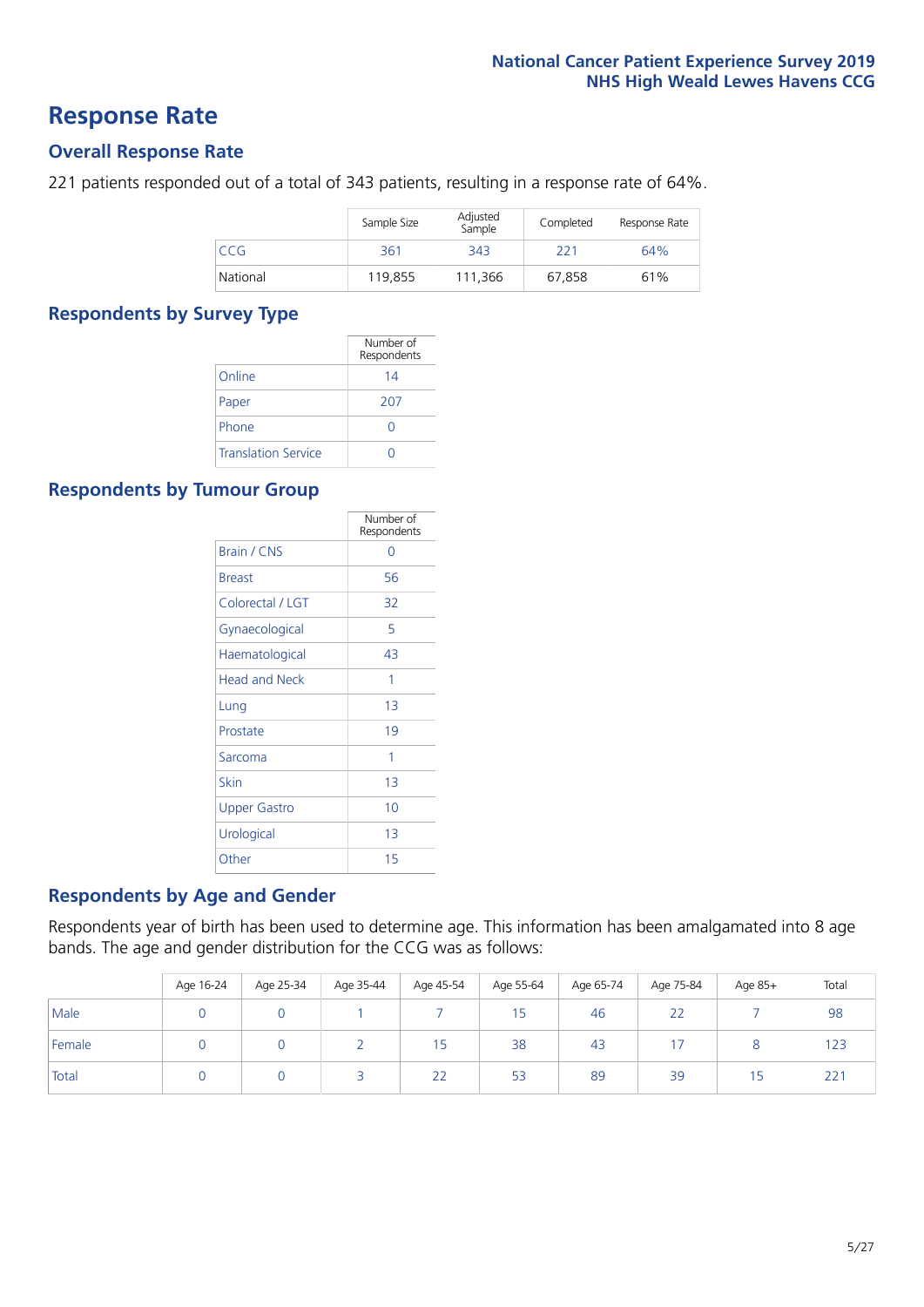# **Expected Range Charts**

| Lower Expected Range<br>Average                                                                                                 |       |     |     |     | Upper Expected Range |     |     | Case Mix Adjusted Score |            |                         |          |
|---------------------------------------------------------------------------------------------------------------------------------|-------|-----|-----|-----|----------------------|-----|-----|-------------------------|------------|-------------------------|----------|
| <b>SEEING YOUR GP</b><br>Q1. Saw GP once or twice before being told they needed to go to<br>hospital                            | 0%    | 10% | 20% | 30% | 40%                  | 50% | 60% | 70%                     | 80%<br>75% |                         | 90% 100% |
| Q2. Patient thought they were seen as soon as necessary                                                                         |       |     |     |     |                      |     |     |                         | 84%        |                         |          |
| <b>DIAGNOSTIC TESTS</b>                                                                                                         | 0%    | 10% | 20% | 30% | 40%                  | 50% | 60% | 70%                     | 80%        |                         | 90% 100% |
| Q5. Received all the information needed about the test                                                                          |       |     |     |     |                      |     |     |                         |            |                         | 96%      |
| Q6. The length of time waiting for the test to be done was about<br>right                                                       |       |     |     |     |                      |     |     |                         | 79%        | 87%                     |          |
| Q7. Test results explained in completely understandable way                                                                     |       |     |     |     |                      |     |     |                         |            |                         |          |
| <b>FINDING OUT WHAT WAS WRONG WITH YOU</b>                                                                                      | $0\%$ | 10% | 20% | 30% | 40%                  | 50% | 60% | 70%                     | 80%        |                         | 90% 100% |
| Q10. Patient told they could bring a family member or friend when<br>first told they had cancer                                 |       |     |     |     |                      |     |     |                         |            | 85%<br>$\hat{\diamond}$ |          |
| Q11. Patient felt they were told sensitively that they had cancer                                                               |       |     |     |     |                      |     |     |                         |            | 87%                     |          |
| Q12. Patient completely understood the explanation of what was<br>wrong                                                         |       |     |     |     |                      |     |     |                         | 76%        |                         |          |
| Q13. Patient given easy to understand written information about<br>the type of cancer they had                                  |       |     |     |     |                      |     |     |                         | 76%        |                         |          |
| <b>DECIDING THE BEST TREATMENT FOR YOU</b>                                                                                      | 0%    | 10% | 20% | 30% | 40%                  | 50% | 60% | 70%                     | 80%        | 90%                     | 100%     |
| Q14. Patient felt that treatment options were completely explained                                                              |       |     |     |     |                      |     |     |                         |            | 87%                     |          |
| Q15. Patient felt possible side effects were definitely explained in<br>an understandable way                                   |       |     |     |     |                      |     |     | 75%                     |            |                         |          |
| Q16. Patient definitely given practical advice and support in dealing<br>with side effects of treatment                         |       |     |     |     |                      |     |     | 70%                     |            |                         |          |
| Q17. Patient definitely told about side effects that could affect<br>them in the future                                         |       |     |     |     |                      |     | 62% |                         |            |                         |          |
| Q18. Patient definitely involved as much as they wanted in<br>decisions about care and treatment                                |       |     |     |     |                      |     |     |                         | 84%        |                         |          |
| <b>CLINICAL NURSE SPECIALIST (CNS)</b>                                                                                          | 0%    | 10% | 20% | 30% | 40%                  | 50% | 60% | 70%                     | 80%        |                         | 90% 100% |
| Q19. Patient given the name of a CNS who would support them<br>through their treatment                                          |       |     |     |     |                      |     |     |                         | 80%        | 92%                     |          |
| Q20. Patient found it very or quite easy to contact their CNS<br>Q21. Patient got understandable answers to important questions |       |     |     |     |                      |     |     |                         |            | 89%                     |          |
| all or most of the time                                                                                                         |       |     |     |     |                      |     |     |                         |            |                         |          |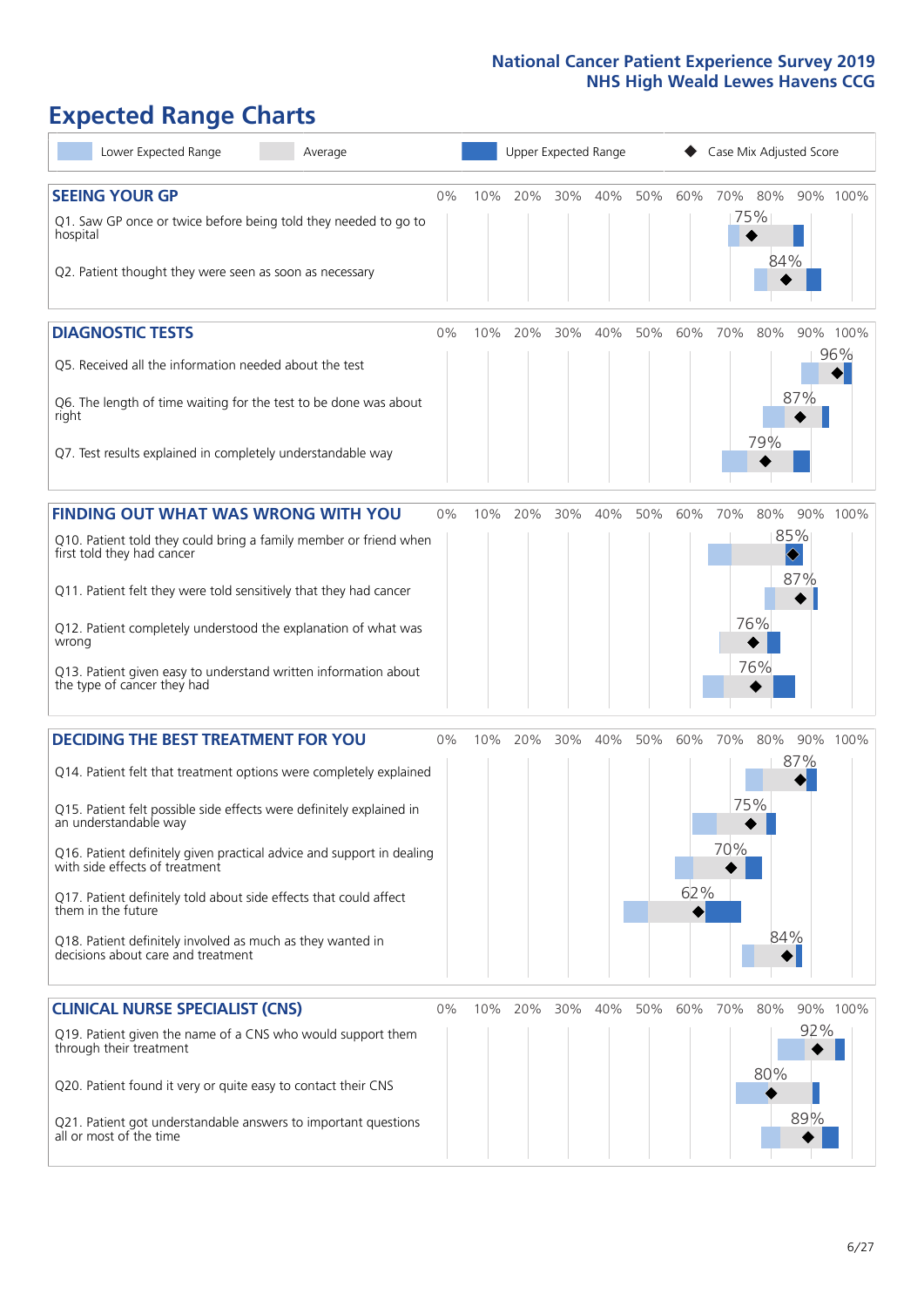# **Expected Range Charts**

| Lower Expected Range<br>Average                                                                                                                                                                                                                               |    |     |     |     | Upper Expected Range |     | Case Mix Adjusted Score |     |            |     |          |
|---------------------------------------------------------------------------------------------------------------------------------------------------------------------------------------------------------------------------------------------------------------|----|-----|-----|-----|----------------------|-----|-------------------------|-----|------------|-----|----------|
| <b>SUPPORT FOR PEOPLE WITH CANCER</b><br>Q22. Hospital staff gave information about support or self-help<br>groups for people with cancer<br>Q23. Hospital staff discussed or gave information about the impact<br>cancer could have on day to day activities | 0% | 10% | 20% | 30% | 40%                  | 50% | 60%                     | 70% | 80%<br>84% | 90% | 90% 100% |
| Q24. Hospital staff gave information on getting financial help or<br>possible benefits<br>Q25. Hospital staff told patient they could get free prescriptions                                                                                                  |    |     |     |     |                      |     | 63%                     |     | 84%        |     |          |
| <b>OPERATIONS</b>                                                                                                                                                                                                                                             | 0% | 10% | 20% | 30% | 40%                  | 50% | 60%                     | 70% | 80%        |     | 90% 100% |
| Q27. Beforehand, patient had all the information needed about the<br>operation<br>Q28. Afterwards, staff completely explained how operation had                                                                                                               |    |     |     |     |                      |     |                         |     |            | 88% | 97%      |
| gone in understandable way                                                                                                                                                                                                                                    |    |     |     |     |                      |     |                         |     |            |     |          |
| <b>HOSPITAL CARE AS AN INPATIENT</b>                                                                                                                                                                                                                          | 0% | 10% | 20% | 30% | 40%                  | 50% | 60%                     | 70% | 80%        |     | 90% 100% |
| Q30. Hospital staff didn't talk in front of patient as if patient wasn't<br>there                                                                                                                                                                             |    |     |     |     |                      |     |                         |     | 85%        | 87% |          |
| Q31. Patient had confidence and trust in all doctors treating them                                                                                                                                                                                            |    |     |     |     |                      |     |                         |     |            |     |          |
| Q32. Patient's family or someone close definitely felt able to talk to<br>a doctor                                                                                                                                                                            |    |     |     |     |                      |     |                         |     | 75%        |     |          |
| Q33. Patient had confidence and trust in all the ward nurses<br>treating them                                                                                                                                                                                 |    |     |     |     |                      |     |                         |     | 80%        |     |          |
| Q34. Patient thought there were always or nearly always enough<br>nurses on duty to care for them                                                                                                                                                             |    |     |     |     |                      |     |                         | 70% |            |     |          |
| Q35. All hospital staff asked patient what name they prefer to be<br>called by                                                                                                                                                                                |    |     |     |     |                      |     |                         |     | 76%        |     |          |
| Q36. Patient always given enough privacy when discussing<br>condition or treatment                                                                                                                                                                            |    |     |     |     |                      |     |                         |     |            | 89% |          |
| Q37. Patient definitely found hospital staff to discuss worries or<br>fears during their inpatient visit                                                                                                                                                      |    |     |     |     |                      |     | 60%                     |     |            |     |          |
| Q38. Hospital staff definitely did everything they could to help<br>control pain                                                                                                                                                                              |    |     |     |     |                      |     |                         |     |            | 89% |          |
| Q39. Patient always felt they were treated with respect and dignity<br>while in hospital                                                                                                                                                                      |    |     |     |     |                      |     |                         |     |            | 93% |          |
| Q40. Patient given clear written information about what should or<br>should not do after leaving hospital                                                                                                                                                     |    |     |     |     |                      |     |                         |     |            | 86% |          |
| Q41. Hospital staff told patient who to contact if worried about<br>condition or treatment after leaving hospital                                                                                                                                             |    |     |     |     |                      |     |                         |     |            | 93% |          |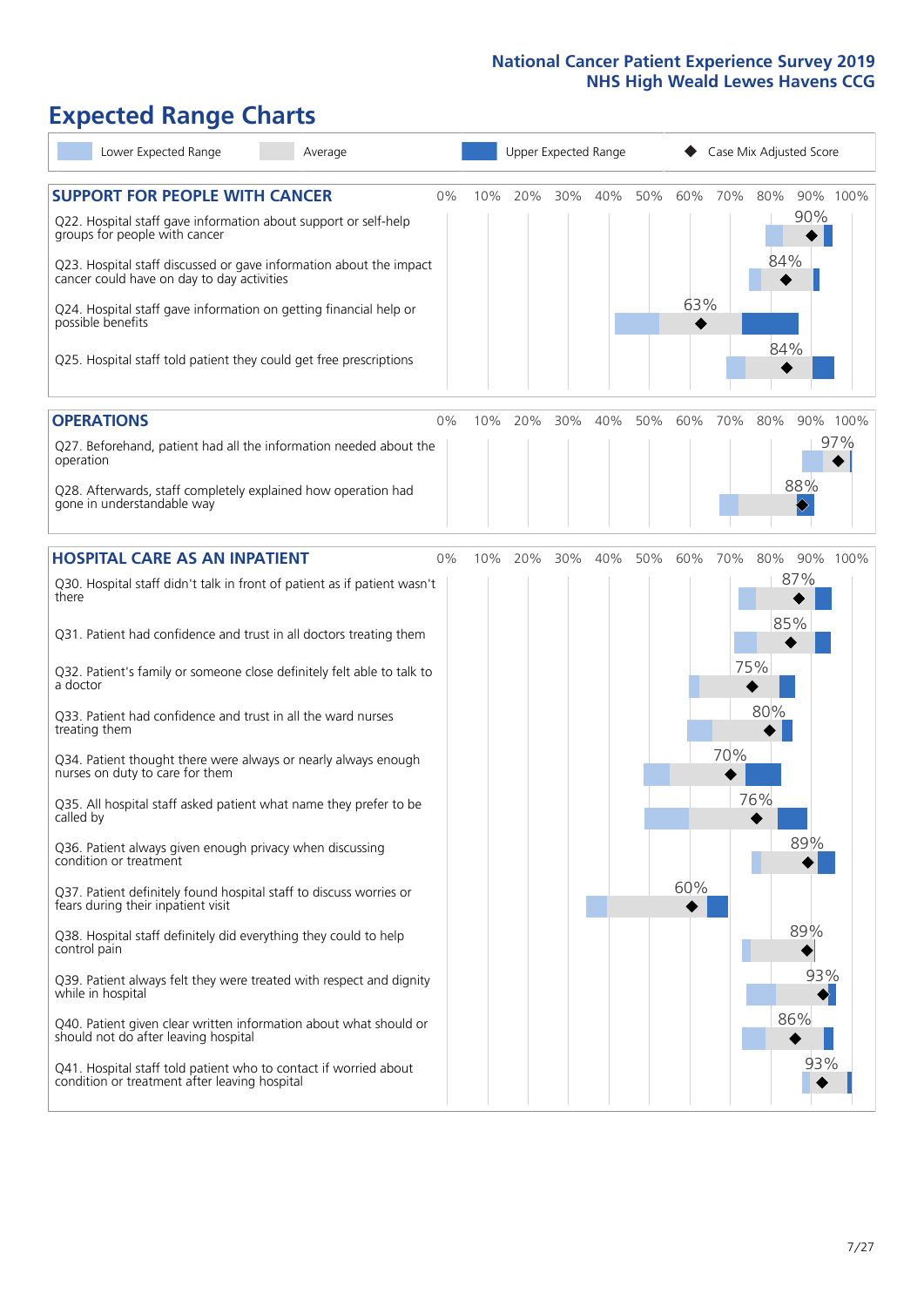# **Expected Range Charts**

| Lower Expected Range                                                                                                                      | Average |          | Upper Expected Range |     |     |     |     |     | Case Mix Adjusted Score |            |     |          |
|-------------------------------------------------------------------------------------------------------------------------------------------|---------|----------|----------------------|-----|-----|-----|-----|-----|-------------------------|------------|-----|----------|
| <b>HOSPITAL CARE AS A DAY PATIENT / OUTPATIENT 0%</b><br>Q43. Patient definitely found hospital staff to discuss worries or               |         |          | 10%                  | 20% | 30% | 40% | 50% | 60% | 70%                     | 80%<br>80% |     | 90% 100% |
| fears during their outpatient or day case visit<br>Q44. Cancer doctor had the right documents at patient's last<br>outpatient appointment |         |          |                      |     |     |     |     |     |                         | ♦          |     | 96%      |
| Q46. Beforehand patient completely had all information needed<br>about radiotherapy treatment                                             |         |          |                      |     |     |     |     |     |                         |            | 95% |          |
| Q47. Patient completely given understandable information about<br>whether radiotherapy was working                                        |         |          |                      |     |     |     |     |     | 69%                     |            |     |          |
| Q49. Beforehand patient completely had all information needed<br>about chemotherapy treatment                                             |         |          |                      |     |     |     |     |     |                         |            | 94% |          |
| Q50. Patient given enough information about whether<br>chemotherapy was working in a completely understandable way                        |         |          |                      |     |     |     |     |     |                         | 75%        |     |          |
| <b>HOME CARE AND SUPPORT</b>                                                                                                              |         | 0%       | 10%                  | 20% | 30% | 40% | 50% | 60% | 70%                     | 80%        |     | 90% 100% |
| Q51. Hospital staff definitely gave family or someone close all the<br>information needed to help care at home                            |         |          |                      |     |     |     |     | 57% |                         |            |     |          |
| Q52. Patient definitely given enough support from health or social<br>services during treatment                                           |         |          |                      |     |     |     |     | 58% |                         |            |     |          |
| Q53. Patient definitely given enough support from health or social<br>services after treatment                                            |         |          |                      |     |     |     | 51% |     |                         |            |     |          |
| <b>CARE FROM YOUR GENERAL PRACTICE</b>                                                                                                    |         | 0%       | 10%                  | 20% | 30% | 40% | 50% | 60% | 70%                     | 80%        |     | 90% 100% |
| Q54. GP given enough information about patient's condition and<br>treatment                                                               |         |          |                      |     |     |     |     |     |                         |            |     | 98%      |
| Q55. General practice staff definitely did everything they could to<br>support patient during treatment                                   |         |          |                      |     |     |     |     |     | 67%                     |            |     |          |
| <b>YOUR OVERALL NHS CARE</b>                                                                                                              |         | 0%       | 10%                  | 20% | 30% | 40% | 50% | 60% | 70%                     | 80%        |     | 90% 100% |
| Q56. Different people treating and caring for patient always work<br>well together to give best possible care                             |         |          |                      |     |     |     |     |     |                         | 80%        |     |          |
| Q57. Patient given a care plan                                                                                                            |         |          |                      |     | 33% |     |     |     |                         |            |     |          |
| Q58. Overall the administration of care was good or very good                                                                             |         |          |                      |     |     |     |     |     |                         |            | 91% |          |
| Q59. Patient felt length of time for attending clinics and<br>appointments for cancer was about right                                     |         |          |                      |     |     |     |     |     | 68%                     |            |     |          |
| Q60. Someone discussed with patient whether they would like to<br>take part in cancer research                                            |         |          |                      |     | 25% |     |     |     |                         |            |     |          |
|                                                                                                                                           |         | $\Omega$ |                      | 2   | 3   | 4   | 5   | 6   | 7                       | 8          | 9   | 10       |
| Q61. Patient's average rating of care scored from very poor to very<br>good                                                               |         |          |                      |     |     |     |     |     |                         |            | 8.9 |          |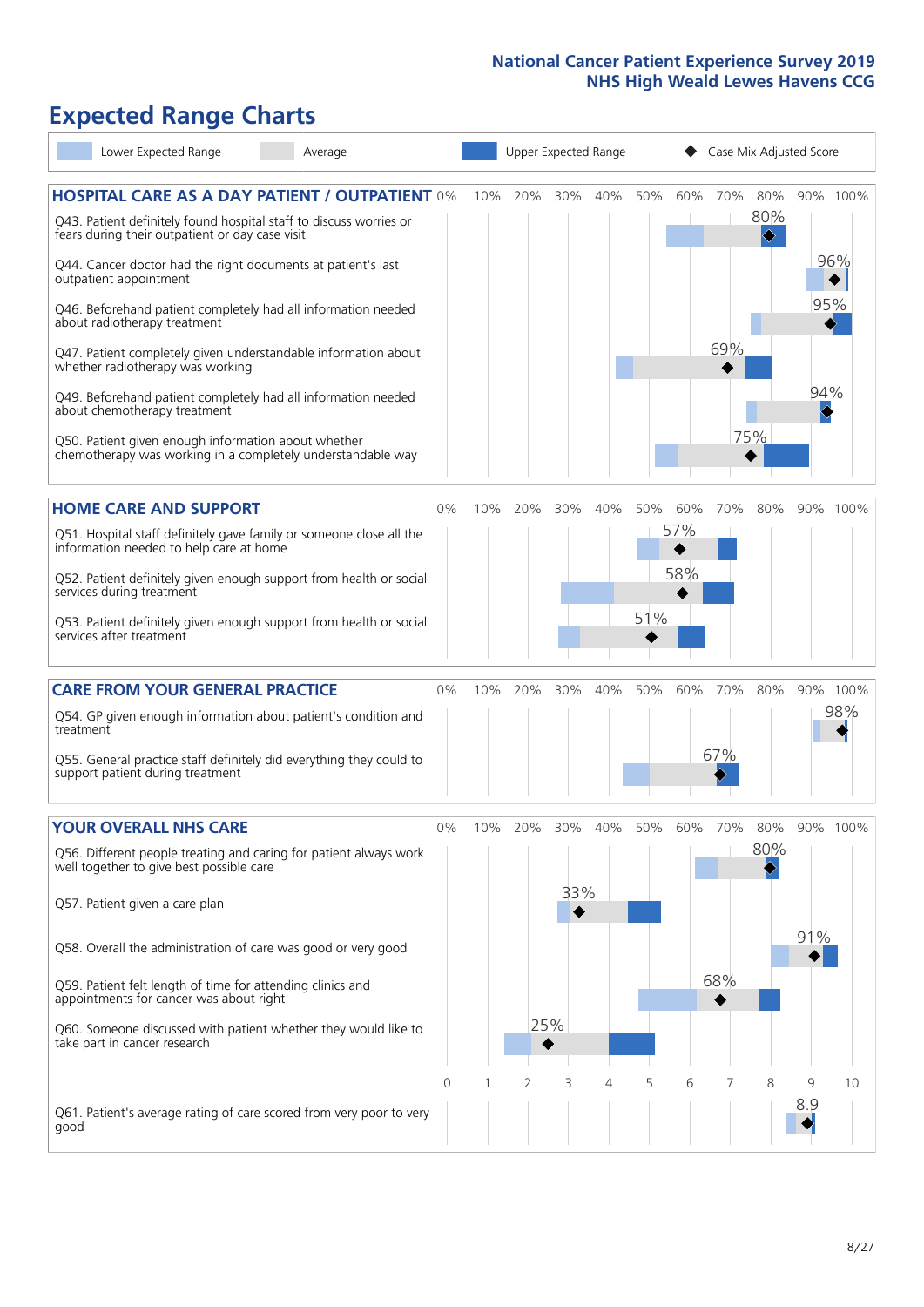# **Comparability Tables**

\* Indicates where a score has been suppressed because there are less than 21 responses.

\*\* No score available for 2018.

 $\triangle$  or  $\nabla$ 

Change 2018-2019: Indicates where 2019 score is significantly higher or lower than 2018 score Change Overall: Indicates significant change overall (2015, 2016, 2017, 2018 and 2019).

Adjusted Score below Lower Expected Range Adjusted Score between Upper and Lower Expected Ranges Adjusted Score above Upper Expected Range

|                                                                             |                 |               | Unadjusted Scores |               |                         | Case Mix Adjusted Scores |               |                                     |                |                   |
|-----------------------------------------------------------------------------|-----------------|---------------|-------------------|---------------|-------------------------|--------------------------|---------------|-------------------------------------|----------------|-------------------|
|                                                                             | 2018<br>n       | 2018<br>Score | 2019<br>n         | 2019<br>Score | Change<br>2018-<br>2019 | Change<br>Overall        | 2019<br>Score | Lower<br>Expected Expected<br>Range | Upper<br>Range | National<br>Score |
| <b>SEEING YOUR GP</b>                                                       |                 |               |                   |               |                         |                          |               |                                     |                |                   |
| Q1. Saw GP once or twice before being told they needed to go<br>to hospital | 193             | 75%           | 148               | 74%           |                         |                          | 75%           | 72%                                 | 85%            | 79%               |
| Q2. Patient thought they were seen as soon as necessary                     | 26 <sup>′</sup> | 81%           | 214               | 84%           |                         |                          | 84%           | 79%                                 | 89%            | 84%               |
| <b>DIAGNOSTIC TESTS</b>                                                     |                 |               |                   |               |                         |                          |               |                                     |                |                   |

| <b>UIAGINUSTIC TESTS</b>                                                  |      |     |     |     |  |     |     |     |     |
|---------------------------------------------------------------------------|------|-----|-----|-----|--|-----|-----|-----|-----|
| O5. Received all the information needed about the test                    | $**$ | **  | 184 | 97% |  | 96% | 92% | 98% | 95% |
| Q6. The length of time waiting for the test to be done was<br>about right | 727  | 87% | 186 | 88% |  | 87% | 83% | 93% | 88% |
| Q7. Test results explained in completely understandable way               | 226  | 82% | 186 | 80% |  | 79% | 74% | 86% | 80% |

| <b>FINDING OUT WHAT WAS WRONG WITH YOU</b>                                                      |     |     |     |     |  |     |     |     |     |
|-------------------------------------------------------------------------------------------------|-----|-----|-----|-----|--|-----|-----|-----|-----|
| Q10. Patient told they could bring a family member or friend<br>when first told they had cancer | 237 | 83% | 208 | 85% |  | 85% | 70% | 84% | 77% |
| Q11. Patient felt they were told sensitively that they had cancer                               | 260 | 86% | 218 | 87% |  | 87% | 81% | 90% | 86% |
| Q12. Patient completely understood the explanation of what<br>was wrong                         | 266 | 75% | 220 | 75% |  | 76% | 67% | 79% | 73% |
| Q13. Patient given easy to understand written information<br>about the type of cancer they had  | 232 | 80% | 192 | 77% |  | 76% | 68% | 81% | 74% |

| <b>DECIDING THE BEST TREATMENT FOR YOU</b>                                                           |      |     |     |     |  |     |     |     |     |
|------------------------------------------------------------------------------------------------------|------|-----|-----|-----|--|-----|-----|-----|-----|
| Q14. Patient felt that treatment options were completely<br>explained                                | 223  | 87% | 185 | 87% |  | 87% | 78% | 89% | 83% |
| Q15. Patient felt possible side effects were definitely explained<br>in an understandable way        | 252  | 75% | 206 | 75% |  | 75% | 67% | 79% | 73% |
| Q16. Patient definitely given practical advice and support in dealing with side effects of treatment | 257  | 66% | 200 | 70% |  | 70% | 61% | 74% | 67% |
| Q17. Patient definitely told about side effects that could affect<br>them in the future              | 228  | 54% | 188 | 61% |  | 62% | 50% | 64% | 57% |
| Q18. Patient definitely involved as much as they wanted in<br>decisions about care and treatment     | $**$ | **  | 213 | 85% |  | 84% | 76% | 86% | 81% |

| <b>CLINICAL NURSE SPECIALIST (CNS)</b>                                                    |     |     |     |     |     |     |     |     |
|-------------------------------------------------------------------------------------------|-----|-----|-----|-----|-----|-----|-----|-----|
| Q19. Patient given the name of a CNS who would support them<br>through their treatment    | 249 | 90% | 210 | 92% | 92% | 88% | 96% | 92% |
| Q20. Patient found it very or quite easy to contact their CNS                             | 199 | 81% | 171 | 81% | 80% | 79% | 90% | 85% |
| Q21. Patient got understandable answers to important<br>questions all or most of the time |     | 85% | 159 | 90% | 89% | 82% | 93% | 87% |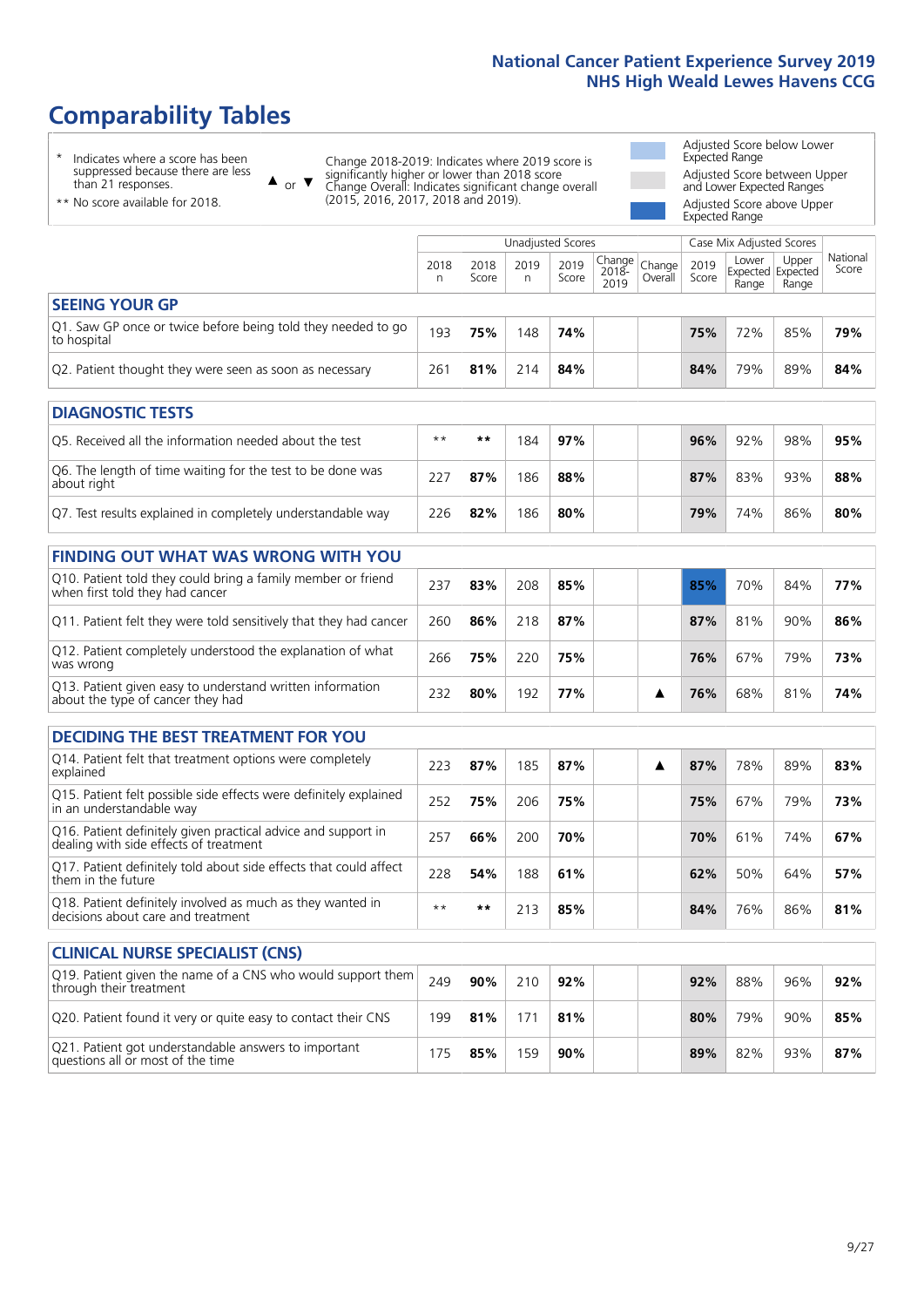# **Comparability Tables**

\* Indicates where a score has been suppressed because there are less than 21 responses.

\*\* No score available for 2018.

 $\triangle$  or  $\nabla$ 

Change 2018-2019: Indicates where 2019 score is significantly higher or lower than 2018 score Change Overall: Indicates significant change overall (2015, 2016, 2017, 2018 and 2019).

Adjusted Score below Lower Expected Range Adjusted Score between Upper and Lower Expected Ranges Adjusted Score above Upper Expected Range

|                                                                                                                   |              |               | <b>Unadjusted Scores</b> |               |                         |                   |               | Case Mix Adjusted Scores            |                |                   |
|-------------------------------------------------------------------------------------------------------------------|--------------|---------------|--------------------------|---------------|-------------------------|-------------------|---------------|-------------------------------------|----------------|-------------------|
|                                                                                                                   | 2018<br>n    | 2018<br>Score | 2019<br>n.               | 2019<br>Score | Change<br>2018-<br>2019 | Change<br>Overall | 2019<br>Score | Lower<br>Expected Expected<br>Range | Upper<br>Range | National<br>Score |
| <b>SUPPORT FOR PEOPLE WITH CANCER</b>                                                                             |              |               |                          |               |                         |                   |               |                                     |                |                   |
| Q22. Hospital staff gave information about support or self-help<br>groups for people with cancer                  | 191          | 84%           | 162                      | 91%           |                         |                   | 90%           | 83%                                 | 93%            | 88%               |
| Q23. Hospital staff discussed or gave information about the<br>impact cancer could have on day to day activities  | 165          | 81%           | 124                      | 84%           |                         |                   | 84%           | 78%                                 | 90%            | 84%               |
| Q24. Hospital staff gave information on getting financial help or<br>possible benefits                            | 100          | 53%           | 87                       | 63%           |                         | ▲                 | 63%           | 52%                                 | 73%            | 63%               |
| Q25. Hospital staff told patient they could get free prescriptions                                                | 112          | 81%           | 82                       | 84%           |                         | ▲                 | 84%           | 74%                                 | 90%            | 82%               |
| <b>OPERATIONS</b>                                                                                                 |              |               |                          |               |                         |                   |               |                                     |                |                   |
| Q27. Beforehand, patient had all the information needed about<br>the operation                                    | 148          | 92%           | 123                      | 97%           |                         |                   | 97%           | 93%                                 | 100%           | 96%               |
| Q28. Afterwards, staff completely explained how operation had<br>gone in understandable way                       | 148          | 78%           | 120                      | 88%           |                         |                   | 88%           | 72%                                 | 86%            | 79%               |
| <b>HOSPITAL CARE AS AN INPATIENT</b>                                                                              |              |               |                          |               |                         |                   |               |                                     |                |                   |
| Q30. Hospital staff didn't talk in front of patient as if patient<br>wasn't there                                 | $**$         | **            | 98                       | 88%           |                         |                   | 87%           | 76%                                 | 91%            | 84%               |
| Q31. Patient had confidence and trust in all doctors treating<br>them                                             | $**$         | $***$         | 100                      | 85%           |                         |                   | 85%           | 77%                                 | 91%            | 84%               |
| Q32. Patient's family or someone close definitely felt able to talk<br>to a doctor                                | $* *$        | **            | 79                       | 75%           |                         |                   | 75%           | 62%                                 | 82%            | 72%               |
| O33. Patient had confidence and trust in all the ward nurses<br>treating them                                     | $**$         | **            | 100                      | 79%           |                         |                   | 80%           | 66%                                 | 83%            | 74%               |
| Q34. Patient thought there were always or nearly always<br>enough nurses on duty to care for them                 | $\star\star$ | **            | 100                      | 70%           |                         |                   | 70%           | 55%                                 | 74%            | 64%               |
| Q35. All hospital staff asked patient what name they prefer to<br>be called by                                    | $* *$        | **            | 98                       | 76%           |                         |                   | 76%           | 60%                                 | 82%            | 71%               |
| Q36. Patient always given enough privacy when discussing<br>condition or treatment                                | $**$         | $***$         | 100                      | 89%           |                         |                   | 89%           | 78%                                 | 92%            | 85%               |
| Q37. Patient definitely found hospital staff to discuss worries or<br>fears during their inpatient visit          | $**$         | **            | 63                       | 60%           |                         |                   | 60%           | 40%                                 | 64%            | 52%               |
| Q38. Hospital staff definitely did everything they could to help<br>control pain                                  | $\star\star$ | $***$         | 88                       | 90%           |                         |                   | 89%           | 75%                                 | 91%            | 83%               |
| Q39. Patient always felt they were treated with respect and<br>dignity while in hospital                          | $***$        | **            | 100                      | 93%           |                         |                   | 93%           | 81%                                 | 94%            | 88%               |
| Q40. Patient given clear written information about what should<br>or should not do after leaving hospital         | $**$         | **            | 90                       | 86%           |                         |                   | 86%           | 79%                                 | 93%            | 86%               |
| Q41. Hospital staff told patient who to contact if worried about<br>condition or treatment after leaving hospital | $**$         | **            | 95                       | 93%           |                         |                   | 93%           | 90%                                 | 99%            | 94%               |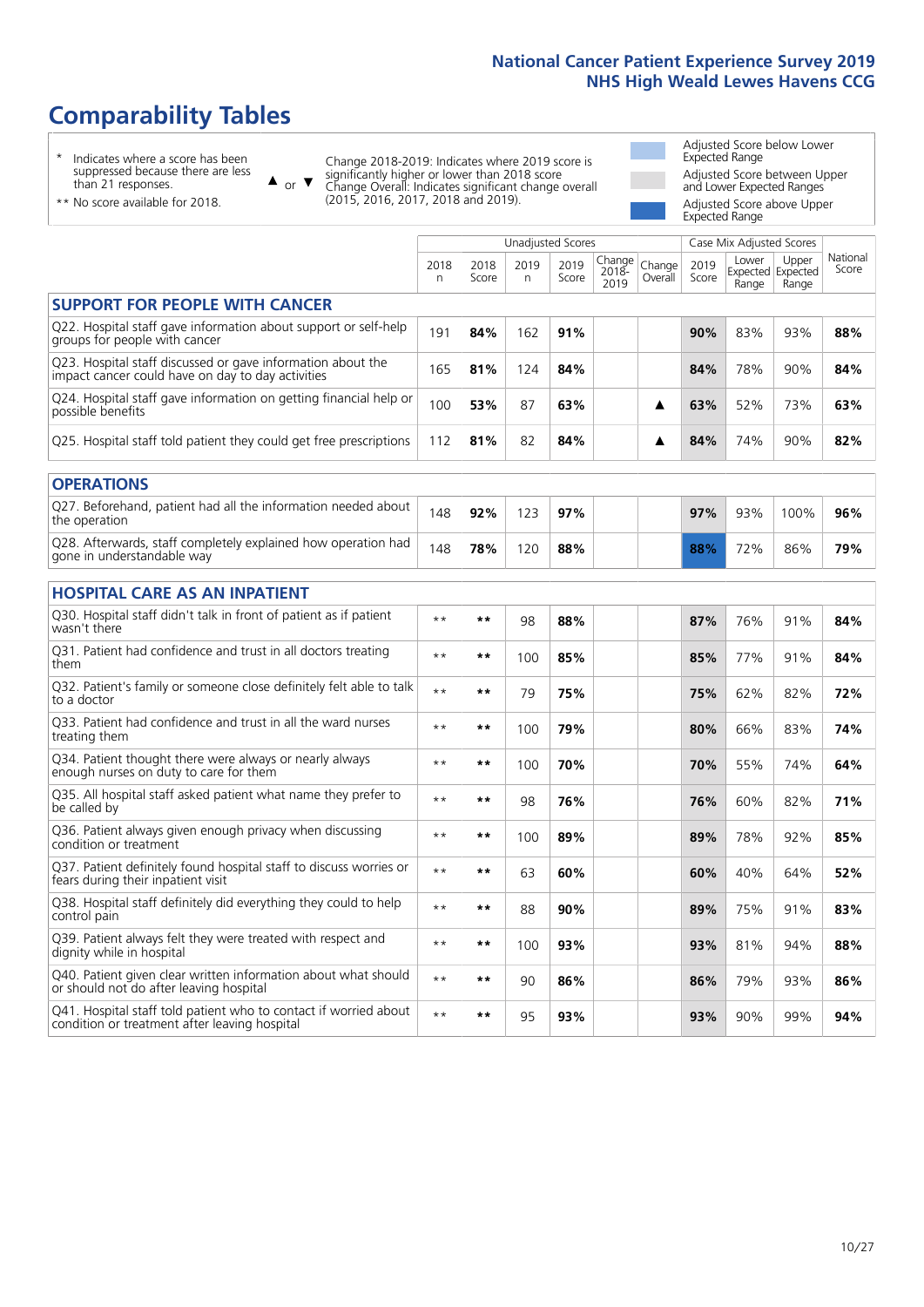# **Comparability Tables**

\* Indicates where a score has been suppressed because there are less than 21 responses.

\*\* No score available for 2018.

 $\triangle$  or  $\nabla$ 

Change 2018-2019: Indicates where 2019 score is significantly higher or lower than 2018 score Change Overall: Indicates significant change overall (2015, 2016, 2017, 2018 and 2019).

Adjusted Score below Lower Expected Range Adjusted Score between Upper and Lower Expected Ranges Adjusted Score above Upper Expected Range

|                                                                                                                       |                      |               |           | <b>Unadjusted Scores</b> |                         |                   |               | Case Mix Adjusted Scores |                                     |                   |
|-----------------------------------------------------------------------------------------------------------------------|----------------------|---------------|-----------|--------------------------|-------------------------|-------------------|---------------|--------------------------|-------------------------------------|-------------------|
|                                                                                                                       | 2018<br>$\mathsf{n}$ | 2018<br>Score | 2019<br>n | 2019<br>Score            | Change<br>2018-<br>2019 | Change<br>Overall | 2019<br>Score | Lower<br>Range           | Upper<br>Expected Expected<br>Range | National<br>Score |
| HOSPITAL CARE AS A DAY PATIENT / OUTPATIENT                                                                           |                      |               |           |                          |                         |                   |               |                          |                                     |                   |
| Q43. Patient definitely found hospital staff to discuss worries or<br>fears during their outpatient or day case visit | 179                  | 73%           | 156       | 79%                      |                         | ▲                 | 80%           | 63%                      | 78%                                 | 71%               |
| Q44. Cancer doctor had the right documents at patient's last<br>outpatient appointment                                | 227                  | 96%           | 189       | 96%                      |                         |                   | 96%           | 93%                      | 99%                                 | 96%               |
| Q46. Beforehand patient completely had all information needed<br>about radiotherapy treatment                         | 59                   | 85%           | 57        | 95%                      |                         |                   | 95%           | 78%                      | 95%                                 | 86%               |
| Q47. Patient completely given understandable information<br>about whether radiotherapy was working                    | 44                   | 59%           | 48        | 69%                      | ▲                       |                   | 69%           | 46%                      | 74%                                 | 60%               |
| Q49. Beforehand patient completely had all information needed<br>about chemotherapy treatment                         | 105                  | 83%           | 82        | 94%                      |                         |                   | 94%           | 76%                      | 92%                                 | 84%               |
| Q50. Patient given enough information about whether<br>chemotherapy was working in a completely understandable way    | 90                   | 60%           | 75        | 75%                      |                         |                   | 75%           | 57%                      | 78%                                 | 68%               |
| <b>HOME CARE AND SUPPORT</b>                                                                                          |                      |               |           |                          |                         |                   |               |                          |                                     |                   |
| Q51. Hospital staff definitely gave family or someone close all<br>the information needed to help care at home        | 201                  | 61%           | 175       | 57%                      |                         |                   | 57%           | 52%                      | 67%                                 | 60%               |
| Q52. Patient definitely given enough support from health or<br>social services during treatment                       | 114                  | 46%           | 100       | 58%                      |                         |                   | 58%           | 41%                      | 63%                                 | 52%               |
| Q53. Patient definitely given enough support from health or<br>social services after treatment                        | 69                   | 38%           | 64        | 50%                      |                         |                   | 51%           | 33%                      | 57%                                 | 45%               |
| <b>CARE FROM YOUR GENERAL PRACTICE</b>                                                                                |                      |               |           |                          |                         |                   |               |                          |                                     |                   |
| Q54. GP given enough information about patient's condition<br>and treatment                                           | 220                  | 94%           | 195       | 98%                      |                         |                   | 98%           | 92%                      | 98%                                 | 95%               |
| Q55. General practice staff definitely did everything they could<br>to support patient during treatment               | 180                  | 58%           | 143       | 67%                      |                         |                   | 67%           | 50%                      | 67%                                 | 58%               |
| <b>YOUR OVERALL NHS CARE</b>                                                                                          |                      |               |           |                          |                         |                   |               |                          |                                     |                   |
| Q56. Different people treating and caring for patient always<br>work well together to give best possible care         | $\star\star$         | $***$         | 213       | 80%                      |                         |                   | 80%           | 67%                      | 79%                                 | 73%               |
| Q57. Patient given a care plan                                                                                        | 206                  | 27%           | 177       | 32%                      |                         |                   | 33%           | 30%                      | 45%                                 | 38%               |
| Q58. Overall the administration of care was good or very good                                                         | 263                  | 86%           | 216       | 91%                      |                         |                   | 91%           | 85%                      | 93%                                 | 89%               |
| Q59. Patient felt length of time for attending clinics and<br>appointments for cancer was about right                 | 261                  | 66%           | 215       | 67%                      |                         |                   | 68%           | 62%                      | 77%                                 | 69%               |
| Q60. Someone discussed with patient whether they would like<br>to take part in cancer research                        | 256                  | 20%           | 207       | 26%                      |                         |                   | 25%           | 21%                      | 40%                                 | 30%               |
| Q61. Patient's average rating of care scored from very poor to<br>very good                                           | 258                  | 8.7           | 207       | 8.9                      |                         |                   | 8.9           | 8.6                      | 9.0                                 | 8.8               |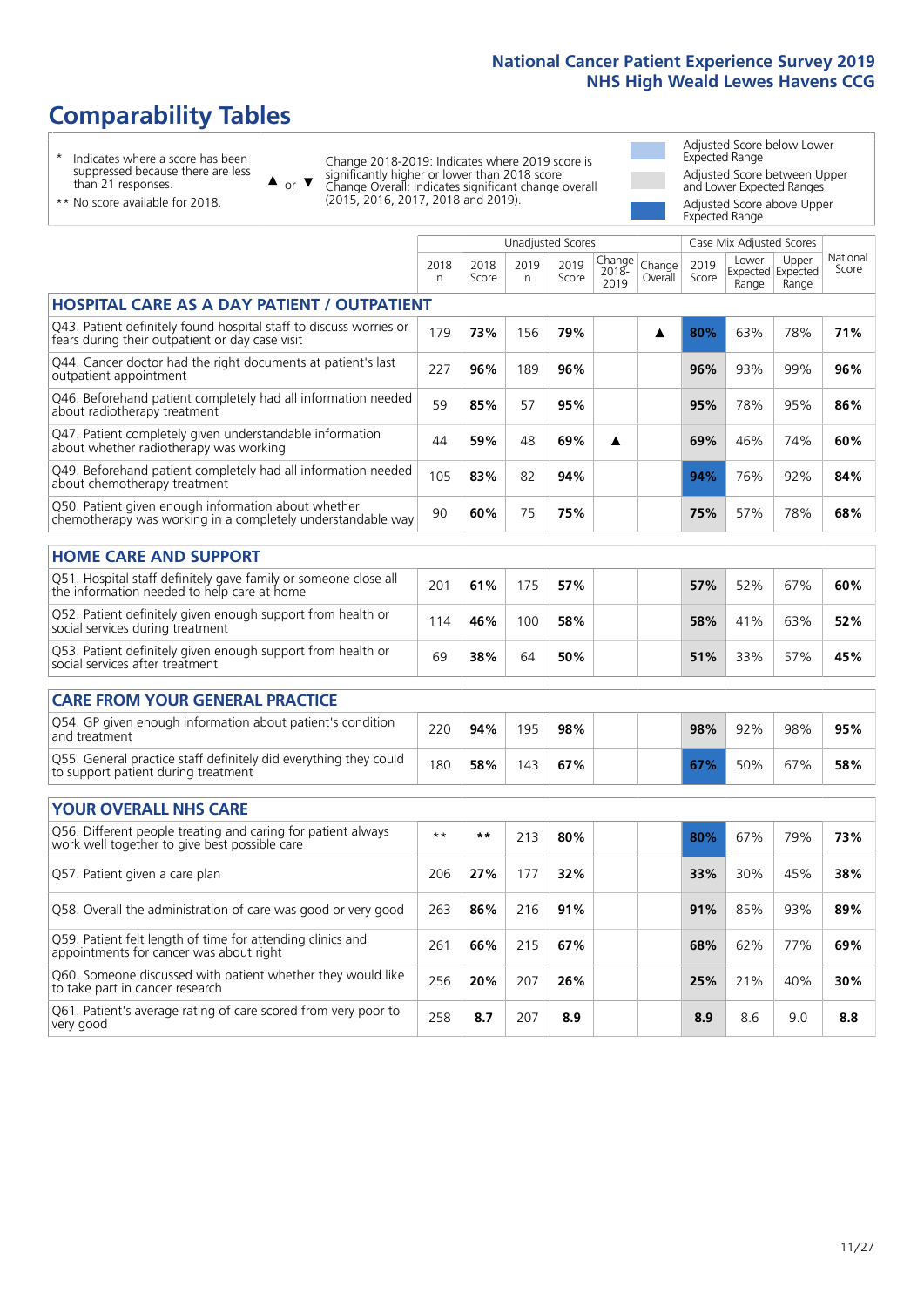- \* Indicates where a score has been suppressed because there are less than 21 responses.
- n.a. Indicates that there were no respondents for that tumour group.

| <b>SEEING YOUR GP</b>                           |            |       |               |                 |                |                |                  |         | Tumour Group |         |         |                 |                                                     |         |                |
|-------------------------------------------------|------------|-------|---------------|-----------------|----------------|----------------|------------------|---------|--------------|---------|---------|-----------------|-----------------------------------------------------|---------|----------------|
|                                                 |            | Brain | <b>Breast</b> | Colorectal      | Gynaecological | Haematological | Head and<br>Neck | Dung    | Prostate     | Sarcoma | Skin    | Upper<br>Gastro | Urological                                          | Other   | All<br>Cancers |
| Q1. Saw GP once or twice before being told they | <b>CCG</b> |       | n.a. 92% 60%  |                 |                | 55%            | $\star$          | $\star$ | $\star$      | $\star$ | $\star$ | $\star$         | $\star$                                             | $\star$ | 74%            |
| needed to go to hospital                        | National   |       |               | 59% 94% 75% 77% |                |                |                  |         |              |         |         |                 | 67% 79% 71% 82% 71% 90% 74% 83% 74%                 |         | 79%            |
| Q2. Patient thought they were seen as soon as   | <b>CCG</b> | n.a.  |               | 91% 84%         | $\star$        | 85%            | $\star$          | $\star$ | $\star$      | $\star$ | $\star$ | $\star$         | $\star$                                             | $\star$ | 84%            |
| necessary                                       | National   |       |               |                 |                |                |                  |         |              |         |         |                 | 79% 89% 83% 81% 82% 81% 84% 86% 69% 85% 79% 85% 79% |         | 84%            |

#### **DIAGNOSTIC TESTS** Tumour Group

|                                                   |                                          | Brain<br>CNS | <b>Breast</b> | Colorectal<br>LGT | ᠊ᢛ<br>Gynaecologic | Haematological | Head and<br>Neck | Lung        | Prostate | Sarcoma | Skin    | Upper<br>Gastro | rological                                   | Other   | All<br>Cancers |
|---------------------------------------------------|------------------------------------------|--------------|---------------|-------------------|--------------------|----------------|------------------|-------------|----------|---------|---------|-----------------|---------------------------------------------|---------|----------------|
| Q5. Received all the information needed about     | <b>CCG</b>                               | n.a.         |               | 92% 100%          |                    | 96%            | $\star$          | $\star$     | $\star$  | $\star$ |         | $\star$         | $\star$                                     | $\star$ | 97%            |
| the test                                          | National                                 | 93%          |               | 95% 95%           |                    | 93% 95%        |                  | 93% 95% 95% |          | 93%     | 96%     |                 | 95% 95%                                     | 95%     | 95%            |
| Q6. The length of time waiting for the test to be | <b>CCG</b>                               | n.a.         |               | 96% 83%           | $\star$            | 82%            | $\star$          | $\star$     | $\star$  | $\star$ | $\star$ | $\star$         | $\star$                                     | $\star$ | 88%            |
| done was about right                              | National                                 |              |               | 84% 91% 88%       |                    |                |                  |             |          |         |         |                 | 86% 89% 88% 87% 87% 81% 87% 84% 87% 86% 88% |         |                |
| Q7. Test results explained in completely          | <b>CCG</b>                               | n.a.         | 92%           | 76%               | $\star$            | 61%            | $\star$          | $\star$     | $\star$  | $\star$ | $\star$ | $\star$         | $\star$                                     | $\star$ | 80%            |
| understandable way                                | National 71% 83% 82% 77% 77% 79% 80% 80% |              |               |                   |                    |                |                  |             |          |         |         |                 | 78% 84% 75% 80% 76% 80%                     |         |                |

| <b>FINDING OUT WHAT WAS WRONG WITH YOU</b>        |            |       |               |                             |                |                |                        |             | <b>Tumour Group</b> |         |         |                 |            |         |                |
|---------------------------------------------------|------------|-------|---------------|-----------------------------|----------------|----------------|------------------------|-------------|---------------------|---------|---------|-----------------|------------|---------|----------------|
|                                                   |            | Brain | <b>Breast</b> | ╮<br>olorectal.<br>LGT<br>Ũ | Gynaecological | Haematological | ad and<br>Neck<br>Head | Lung        | Prostate            | Sarcoma | Skin    | Upper<br>Gastro | Jrological | Other   | All<br>Cancers |
| Q10. Patient told they could bring a family       | <b>CCG</b> | n.a.  | 92%           | 94%                         |                | 75%            | $\star$                | $\star$     | $\star$             | $\star$ | $\star$ | $\star$         | $\star$    | $\star$ | 85%            |
| member or friend when first told they had cancer  | National   | 85%   | 82%           | 82%                         | 71%            | 71%            | 71%                    | 77%         | 79%                 | 73%     | 69%     | 76%             | 73%        | 75%     | 77%            |
| Q11. Patient felt they were told sensitively that | <b>CCG</b> | n.a.  | 89%           | 88%                         |                | 83%            | $\star$                | $\star$     | $\star$             | $\star$ | $\star$ | $\star$         | $\star$    | $\star$ | 87%            |
| they had cancer                                   | National   | 79%   | 89% 87%       |                             | 82%            |                |                        | 84% 87% 83% | 86%                 | 84%     | 89%     | 81%             | 84% 83%    |         | 86%            |
| Q12. Patient completely understood the            | <b>CCG</b> | n.a.  |               | 88% 81%                     |                | 57%            | $\star$                | $\star$     | $\star$             | $\star$ |         | $\star$         | $\star$    | $\star$ | 75%            |
| explanation of what was wrong                     | National   | 66%   | 77%           | 79%                         | 73%            | 60%            | 78%                    | 76%         | 79%                 | 67%     | 80%     | 70%             | 77%        | 70%     | 73%            |
| Q13. Patient given easy to understand written     | <b>CCG</b> | n.a.  | 86% 75%       |                             | $\star$        | 65%            | $\star$                | $\star$     | $\star$             | $\star$ | $\star$ | $\star$         | $\star$    | $\star$ | 77%            |
| information about the type of cancer they had     | National   | 66%   | 78%           | 73%                         | 71%            |                |                        |             | 76% 69% 67% 83%     | 67%     | 84%     |                 | 67% 74%    | 65%     | 74%            |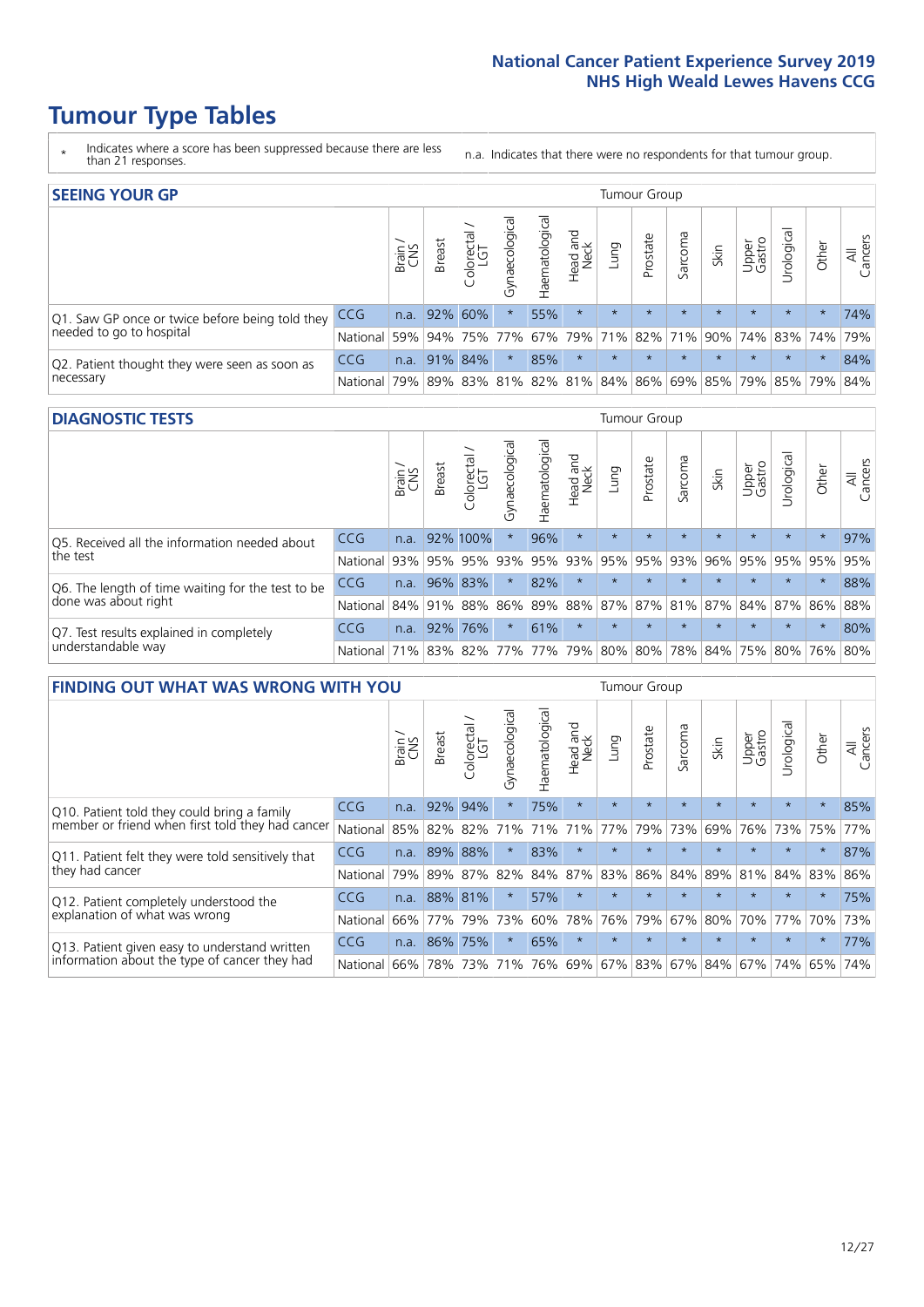\* Indicates where a score has been suppressed because there are less than 21 responses.

n.a. Indicates that there were no respondents for that tumour group.

| <b>DECIDING THE BEST TREATMENT FOR YOU</b>         |            |       |               |                             |                |                                         |                         |         | <b>Tumour Group</b> |         |         |                 |            |         |                |
|----------------------------------------------------|------------|-------|---------------|-----------------------------|----------------|-----------------------------------------|-------------------------|---------|---------------------|---------|---------|-----------------|------------|---------|----------------|
|                                                    |            | Brain | <b>Breast</b> | olorectal.<br>LGT<br>$\cup$ | Gynaecological | Haematological                          | ead and<br>Neck<br>Head | Lung    | Prostate            | Sarcoma | Skin    | Upper<br>Gastro | Jrological | Other   | All<br>Cancers |
| Q14. Patient felt that treatment options were      | <b>CCG</b> | n.a.  | 94%           | 73%                         | $\star$        | 91%                                     | $\star$                 | $\star$ | $\star$             | $\star$ | $\star$ | $\star$         | $\star$    | $\star$ | 87%            |
| completely explained                               | National   | 85%   | 85%           | 85%                         | 85%            | 82%                                     | 87%                     | 84%     | 83%                 | 83%     | 89%     | 81%             | 83%        | 79%     | 83%            |
| Q15. Patient felt possible side effects were       | <b>CCG</b> | n.a.  | 76%           | 68%                         | $\star$        | 71%                                     | $\star$                 | $\star$ | $\star$             |         |         | $\star$         | $\star$    | $\star$ | 75%            |
| definitely explained in an understandable way      | National   | 69%   | 74%           | 76%                         | 75%            | 69%                                     | 73%                     | 74%     | 73%                 | 73%     | 77%     | 72%             | 71%        | 70%     | 73%            |
| Q16. Patient definitely given practical advice and | CCG        | n.a.  | 75%           | 61%                         | $\star$        | 68%                                     | $\star$                 | $\star$ | $\star$             | $\star$ | $\star$ | $\star$         | $\star$    | $\star$ | 70%            |
| support in dealing with side effects of treatment  | National   | 63%   | 70%           | 70%                         | 69%            | 65%                                     | 70%                     | 69%     | 65%                 | 66%     | 71%     | 66%             | 63%        | 64%     | 67%            |
| Q17. Patient definitely told about side effects    | CCG        | n.a.  | 62%           | 52%                         | $\star$        | 59%                                     | $\star$                 | $\star$ | $\star$             | $\star$ | $\star$ | $\star$         | $\star$    | $\star$ | 61%            |
| that could affect them in the future               | National   | 62%   | 57%           | 59%                         | 56%            | 51%                                     | 64%                     | 56%     | 66%                 | 54%     | 66%     | 53%             | 56%        | 52%     | 57%            |
| Q18. Patient definitely involved as much as they   | CCG        | n.a.  | 82%           | 84%                         | $\star$        | 83%                                     | $\star$                 | $\star$ | $\star$             | $\star$ | $\star$ | $\star$         | $\star$    | $\star$ | 85%            |
| wanted in decisions about care and treatment       | National   | 79%   |               |                             |                | 81% 83% 81% 80% 81% 81% 84% 81% 87% 79% |                         |         |                     |         |         |                 | 79%        | 78% 81% |                |

#### **CLINICAL NURSE SPECIALIST (CNS)** Tumour Group

|                                             |            | Brain | Breast        | Colorectal<br>LGT | ᢛ<br>Gynaecologic | Haematological  | Head and<br>Neck | Lung    | Prostate | Sarcoma | Skin                        | Upper<br>Gastro | rological       | Other    | All<br>Cancers |
|---------------------------------------------|------------|-------|---------------|-------------------|-------------------|-----------------|------------------|---------|----------|---------|-----------------------------|-----------------|-----------------|----------|----------------|
| Q19. Patient given the name of a CNS who    | <b>CCG</b> |       | n.a. 100% 97% |                   |                   | 75%             | $\star$          | $\star$ | $\star$  | $\star$ | $\star$                     | $\star$         | $\star$         | $\star$  | 92%            |
| would support them through their treatment  | National   | 95%   | 95%           | 92%               | 95%               |                 | 92% 91%          | 94% 91% |          | 91%     | 91%                         | 93%             | 85% 89%         |          | 92%            |
| Q20. Patient found it very or quite easy to | <b>CCG</b> | n.a.  | 85%           | 82%               |                   | 62%             | $\star$          | $\star$ | $\star$  | n.a.    |                             | $\star$         | $\star$         | $\star$  | 81%            |
| contact their CNS                           | National   |       |               | 86% 84% 88% 85%   |                   | 87% 86% 86% 80% |                  |         |          |         | 86% 90%                     | 85%             | 83% 83% 85%     |          |                |
| Q21. Patient got understandable answers to  | <b>CCG</b> | n.a.  |               | 94% 100%          |                   | 75%             | $\star$          | $\star$ | $\star$  | n.a.    | $\star$                     | $\star$         | $\star$         | $^\star$ | 90%            |
| important questions all or most of the time | National   | 82%   |               | 87% 89%           |                   |                 |                  |         |          |         | 86% 89% 88% 86% 87% 87% 93% |                 | 86% 87% 86% 87% |          |                |

| <b>SUPPORT FOR PEOPLE WITH CANCER</b>                                                             |            |       |               |            |                |                |                         |                 | <b>Tumour Group</b> |         |         |                 |            |         |                |
|---------------------------------------------------------------------------------------------------|------------|-------|---------------|------------|----------------|----------------|-------------------------|-----------------|---------------------|---------|---------|-----------------|------------|---------|----------------|
|                                                                                                   |            | Brain | <b>Breast</b> | Colorectal | Gynaecological | Haematological | ead and<br>Neck<br>Head | Lung            | Prostate            | Sarcoma | Skin    | Upper<br>Gastro | Jrological | Other   | All<br>Cancers |
| Q22. Hospital staff gave information about<br>support or self-help groups for people with         | <b>CCG</b> | n.a.  | 98%           | 92%        | $\star$        | 83%            | $\star$                 | $\star$         | $\star$             | n.a.    | $\star$ | $\star$         | $\star$    | $\star$ | 91%            |
| cancer                                                                                            | National   | 92%   | 92%           | 88%        | 87%            | 86%            | 88%                     | 87%             | 91%                 | 86%     | 90%     | 88%             | 81%        | 83%     | 88%            |
| Q23. Hospital staff discussed or gave information<br>about the impact cancer could have on day to | CCG.       | n.a.  | 93%           | $\star$    | $\star$        | 63%            | $\star$                 | $\star$         | $\star$             | $\star$ | $\star$ | $\star$         | $\star$    | $\star$ | 84%            |
| day activities                                                                                    | National   | 84%   | 86%           | 85%        | 82%            | 84%            | 84%                     | 83%             | 88%                 | 81%     | 86%     | 83%             | 78%        | 79%     | 84%            |
| Q24. Hospital staff gave information on getting                                                   | CCG        | n.a.  | 81%           | $\star$    | $\star$        | $\star$        | n.a.                    | $\star$         | $\star$             | $\star$ |         | $\star$         | $\star$    | $\ast$  | 63%            |
| financial help or possible benefits                                                               | National   | 78%   | 68%           | 61%        | 66%            | 61%            | 67%                     | 72%             | 55%                 | 64%     | 60%     | 64%             | 47%        | 59%     | 63%            |
| Q25. Hospital staff told patient they could get                                                   | CCG        | n.a.  | 79%           |            | $\star$        | 76%            | n.a.                    | $\star$         | $\star$             | $\star$ |         | $\star$         | $\star$    | $\ast$  | 84%            |
| free prescriptions                                                                                | National   | 82%   | 81%           | 83%        | 79%            |                |                         | 87% 84% 86% 80% |                     | 78%     | 71%     | 84%             | 73%        | 81%     | 82%            |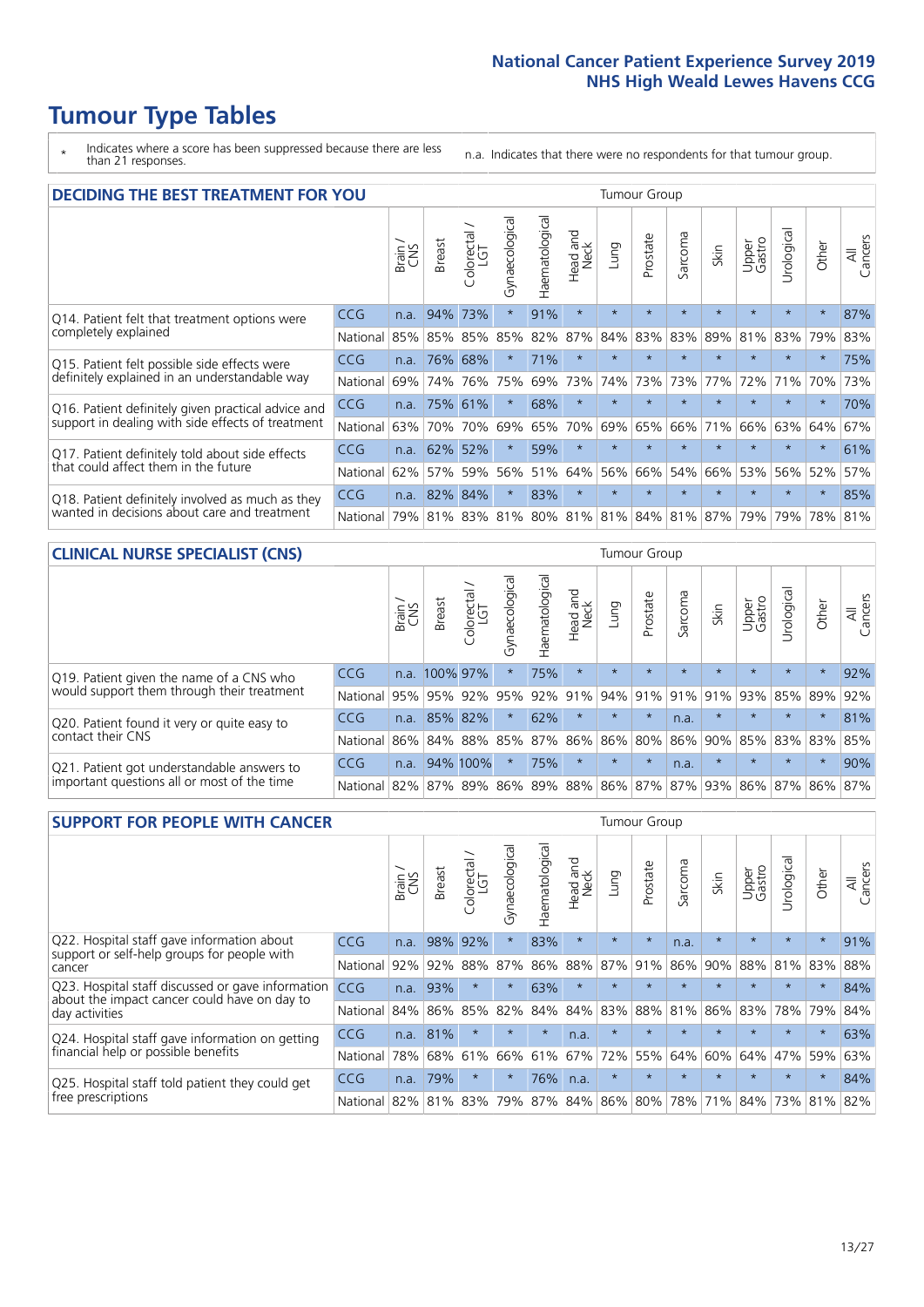- \* Indicates where a score has been suppressed because there are less than 21 responses.
- n.a. Indicates that there were no respondents for that tumour group.

| <b>OPERATIONS</b>                                |            |       |               |                   |                   |                |                  |             | Tumour Group |         |                                         |                 |           |         |                |
|--------------------------------------------------|------------|-------|---------------|-------------------|-------------------|----------------|------------------|-------------|--------------|---------|-----------------------------------------|-----------------|-----------|---------|----------------|
|                                                  |            | Brain | <b>Breast</b> | Colorectal<br>LGT | ਨ<br>Gynaecologic | Haematological | Head and<br>Neck | <b>Dung</b> | Prostate     | Sarcoma | Skin                                    | Upper<br>Gastro | Urologica | Other   | All<br>Cancers |
| Q27. Beforehand, patient had all the information | <b>CCG</b> | n.a.  |               | 96% 96%           | $\star$           | $\star$        | $\star$          | $\star$     | $\star$      | $\star$ | $\star$                                 | $\star$         | $\star$   | $\star$ | 97%            |
| needed about the operation                       | National l |       | 96% 97% 96%   |                   |                   |                |                  |             |              |         | 96% 94% 96% 95% 97% 95% 96% 96% 95% 95% |                 |           |         | 96%            |
| Q28. Afterwards, staff completely explained how  | <b>CCG</b> | n.a.  |               | 91% 77%           | $\star$           | $\star$        | $\star$          | $\star$     | $\star$      | $\star$ | $\star$                                 | $\star$         | $\star$   | $\star$ | 88%            |
| operation had gone in understandable way         | National   | 76% l |               | 79% 83%           |                   |                |                  |             |              |         | 79% 78% 79% 79% 78% 80% 82% 79% 76% 77% |                 |           |         | 79%            |

#### **HOSPITAL CARE AS AN INPATIENT** Tumour Group

|                                                                                                  |            | Brain | <b>Breast</b> | $\frac{1}{2}$ Colorectal / | Gynaecological | Haematological | Head and<br>Neck | Lung    | Prostate                | Sarcoma | Skin    | Upper<br>Gastro | Urological | Other                   | Cancers<br>$\overline{\overline{z}}$ |
|--------------------------------------------------------------------------------------------------|------------|-------|---------------|----------------------------|----------------|----------------|------------------|---------|-------------------------|---------|---------|-----------------|------------|-------------------------|--------------------------------------|
| Q30. Hospital staff didn't talk in front of patient                                              | CCG        | n.a.  | $\star$       | 87%                        | $\star$        | $\star$        | $\star$          | $\star$ | $\star$                 | n.a.    | $\star$ | $\star$         | $\star$    | $\star$                 | 88%                                  |
| as if patient wasn't there                                                                       | National   | 81%   | 86%           | 81%                        | 83%            | 84%            | 83%              | 81%     | 88%                     | 86%     | 86%     | 81%             | 83%        | 82%                     | 84%                                  |
| 031. Patient had confidence and trust in all                                                     | CCG        | n.a.  | $\star$       | 78%                        | $\star$        | $\star$        | $\star$          | $\star$ | $\star$                 | n.a.    | $\star$ | $\star$         | $\star$    | $\star$                 | 85%                                  |
| doctors treating them                                                                            | National   | 82%   | 83%           | 85%                        | 83%            | 82%            | 87%              | 83%     | 89%                     | 86%     | 85%     | 81%             | 85%        | 80%                     | 84%                                  |
| Q32. Patient's family or someone close definitely                                                | CCG        | n.a.  | $\star$       | $\star$                    | $\star$        | $\star$        | $\star$          | $\star$ | $\star$                 | n.a.    | $\star$ | $\star$         | $\star$    | $\star$                 | 75%                                  |
| felt able to talk to a doctor                                                                    | National   | 67%   | 72%           | 73%                        | 72%            | 74%            | 75%              | 74%     | 72%                     | 71%     | 74%     | 73%             | 71%        | 69%                     | 72%                                  |
| Q33. Patient had confidence and trust in all the                                                 | CCG        | n.a.  | $\star$       | 78%                        | $\star$        | $\star$        | $\star$          | $\star$ | $\star$                 | n.a.    | $\ast$  | $\star$         | $\star$    | $\star$                 | 79%                                  |
| ward nurses treating them                                                                        | National   | 72%   | 73%           | 72%                        |                | 71% 77%        |                  | 75% 77% | 79%                     | 74%     | 75%     |                 | 73% 77%    | 69%                     | 74%                                  |
| Q34. Patient thought there were always or nearly                                                 | CCG        | n.a.  | $\star$       | 57%                        | $\star$        | $\star$        | $\star$          | $\star$ | $\star$                 | n.a.    | $\star$ |                 | $\star$    | $\star$                 | 70%                                  |
| always enough nurses on duty to care for them                                                    | National   | 68%   | 64%           | 62%                        | 63%            | 63%            |                  | 65% 68% | 72%                     | 65%     |         | 70% 65%         | 66%        | 60%                     | 64%                                  |
| Q35. All hospital staff asked patient what name                                                  | CCG        | n.a.  | $\star$       | 82%                        | $\star$        | $\star$        | $\star$          | $\star$ | $\star$                 | n.a.    | $\star$ | $\star$         | $\star$    | $\star$                 | 76%                                  |
| they prefer to be called by                                                                      | National   | 68%   | 62%           | 74%                        | 65%            | 72%            | 71%              | 76%     | 72%                     | 74%     | 70%     | 78%             | 76%        | 69%                     | 71%                                  |
| Q36. Patient always given enough privacy when                                                    | CCG        | n.a.  | $\star$       | 91%                        | $\star$        | $\star$        | $\star$          | $\star$ | $\star$                 | n.a.    | $\star$ | $\star$         | $\star$    | $\star$                 | 89%                                  |
| discussing condition or treatment                                                                | National   | 78%   | 84%           | 85%                        | 81%            | 86%            |                  | 87% 84% | 88%                     | 84%     | 84%     | 84%             | 85%        | 82%                     | 85%                                  |
| Q37. Patient definitely found hospital staff to                                                  | <b>CCG</b> | n.a.  | $\star$       | $\star$                    | $\star$        | $\star$        | $\star$          | $\star$ | $\star$                 | n.a.    | $\star$ | $\star$         | $\star$    | $\star$                 | 60%                                  |
| discuss worries or fears during their inpatient visit                                            | National   | 45%   | 51%           | 55%                        | 51%            | 56%            | 52%              | 49%     | 53%                     | 54%     | 51%     | 53%             | 49%        | 46%                     | 52%                                  |
| Q38. Hospital staff definitely did everything they                                               | CCG        | n.a.  | $\star$       | 96%                        | $\star$        | $\star$        | $\star$          | $\star$ | $\star$                 | n.a.    | $\star$ | $\star$         | $\star$    | $\star$                 | 90%                                  |
| could to help control pain                                                                       | National   | 85%   | 83%           | 84%                        | 82%            | 82%            | 80%              | 84%     | 85%                     | 83%     |         | 85% 82%         | 81%        | 82%                     | 83%                                  |
| Q39. Patient always felt they were treated with                                                  | CCG        | n.a.  | $\star$       | 96%                        | $\star$        | $\star$        | $\star$          | $\star$ | $\star$                 | n.a.    | $\star$ |                 | $\star$    | $\star$                 | 93%                                  |
| respect and dignity while in hospital                                                            | National   | 85%   | 87%           | 87%                        | 85%            | 89%            | 87%              | 88%     | 91%                     | 89%     | 89%     | 88%             | 90%        | 86%                     | 88%                                  |
| Q40. Patient given clear written information<br>about what should or should not do after leaving | <b>CCG</b> | n.a.  | $\star$       | 87%                        | $\star$        | $\star$        | $\star$          | $\star$ | $\star$                 | n.a.    | $\star$ | $\star$         | $\star$    | $\star$                 | 86%                                  |
| hospital                                                                                         | National   | 80%   | 89%           | 86%                        | 86%            | 83%            |                  | 87% 82% | 91%                     | 85%     | 90%     | 82%             | 87%        | 83%                     | 86%                                  |
| Q41. Hospital staff told patient who to contact<br>if worried about condition or treatment after | CCG        | n.a.  | $\star$       | 91%                        | $\star$        | $\star$        | $\star$          | $\star$ | $\star$                 | n.a.    | $\star$ | $\star$         | $\star$    | $\star$                 | 93%                                  |
| leaving hospital                                                                                 | National   |       | 94% 95%       |                            |                |                |                  |         | 95% 93% 96% 93% 92% 96% |         |         |                 |            | 94% 95% 92% 92% 93% 94% |                                      |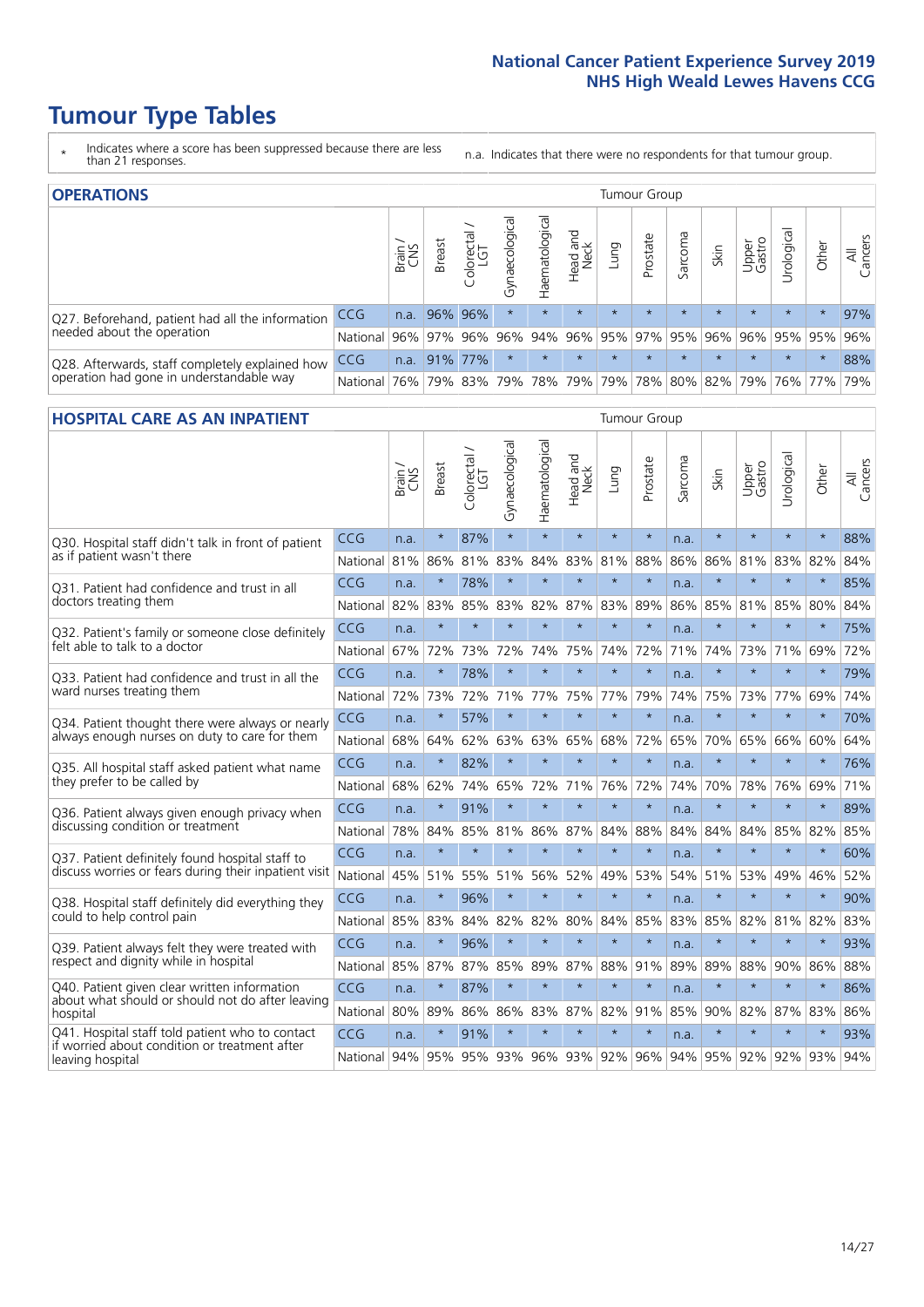# **Tumour Type Tables**

- \* Indicates where a score has been suppressed because there are less than 21 responses.
- n.a. Indicates that there were no respondents for that tumour group.

| <b>HOSPITAL CARE AS A DAY PATIENT / OUTPATIENT</b>                                                                    |            |       |               |                                 |                |                |                         |         |          | <b>Tumour Group</b> |         |                 |            |         |                |  |  |  |  |  |  |  |
|-----------------------------------------------------------------------------------------------------------------------|------------|-------|---------------|---------------------------------|----------------|----------------|-------------------------|---------|----------|---------------------|---------|-----------------|------------|---------|----------------|--|--|--|--|--|--|--|
|                                                                                                                       |            | Brain | <b>Breast</b> | ╮<br>olorectal<br>LGT<br>$\cup$ | Gynaecological | Haematological | ead and<br>Neck<br>Head | Lung    | Prostate | Sarcoma             | Skin    | Upper<br>Gastro | Urological | Other   | All<br>Cancers |  |  |  |  |  |  |  |
| Q43. Patient definitely found hospital staff to                                                                       | CCG        | n.a.  | 83%           | $\star$                         | $\star$        | 67%            | $\star$                 | $\star$ | $\star$  | $\star$             | $\star$ | $\star$         | $\star$    | $\star$ | 79%            |  |  |  |  |  |  |  |
| discuss worries or fears during their outpatient or<br>day case visit                                                 | National   | 66%   | 68%           | 73%                             | 70%            | 73%            | 72%                     | 70%     | 74%      | 72%                 | 72%     | 71%             | 67%        | 68%     | 71%            |  |  |  |  |  |  |  |
| Q44. Cancer doctor had the right documents at<br>patient's last outpatient appointment                                | <b>CCG</b> | n.a.  | 100% 95%      |                                 |                | 93%            | $\star$                 | $\star$ | $\star$  | $\star$             |         |                 | $\star$    | $\ast$  | 96%            |  |  |  |  |  |  |  |
|                                                                                                                       | National   | 94%   | 96%           | 96%                             | 96%            | 97%            | 96%                     | 96%     | 96%      | 96%                 | 96%     | 94%             | 96%        | 95%     | 96%            |  |  |  |  |  |  |  |
| Q46. Beforehand patient completely had                                                                                | <b>CCG</b> | n.a.  | 97%           | $\star$                         |                | $\star$        | n.a.                    | $\star$ | $\star$  | n.a.                |         | $\star$         | $\star$    | $\star$ | 95%            |  |  |  |  |  |  |  |
| all information needed about radiotherapy<br>treatment                                                                | National   | 91%   | 88%           | 83%                             | 88%            | 84%            | 86%                     | 86%     | 88%      | 88%                 | 84%     | 86%             | 83%        | 84%     | 86%            |  |  |  |  |  |  |  |
| Q47. Patient completely given understandable                                                                          | <b>CCG</b> | n.a.  | 72%           | $\star$                         | $\star$        | $\star$        | n.a.                    | $\star$ | $\star$  | n.a.                | $\star$ | $\star$         | $\star$    | $\star$ | 69%            |  |  |  |  |  |  |  |
| information about whether radiotherapy was<br>working                                                                 | National   | 56%   | 60%           | 57%                             | 61%            | 62%            | 63%                     | 59%     | 60%      | 67%                 | 57%     | 52%             | 59%        | 59%     | 60%            |  |  |  |  |  |  |  |
| Q49. Beforehand patient completely had all                                                                            | CCG        | n.a.  | $\star$       | $\star$                         | $\star$        | 86%            | n.a.                    | $\star$ | $\star$  | n.a.                | $\star$ | $\star$         | $\star$    | $\ast$  | 94%            |  |  |  |  |  |  |  |
| information needed about chemotherapy<br>treatment                                                                    | National   | 80%   | 82%           | 86%                             | 87%            | 85%            | 79%                     | 84%     | 86%      | 86%                 | 90%     | 84%             | 85%        | 85%     | 84%            |  |  |  |  |  |  |  |
| Q50. Patient given enough information about<br>whether chemotherapy was working in a<br>completely understandable way | <b>CCG</b> | n.a.  | $\star$       | $\star$                         |                | $\star$        | n.a.                    | $\star$ | $\star$  | n.a.                | $\star$ |                 |            | $\star$ | 75%            |  |  |  |  |  |  |  |
|                                                                                                                       | National   | 54%   | 62%           | 64%                             | 68%            | 75%            |                         | 57% 67% | 66%      | 71%                 | 79%     | 61%             | 68%        | 69%     | 68%            |  |  |  |  |  |  |  |

#### **HOME CARE AND SUPPORT** Tumour Group

|                                                                                                                   |                 | Brain | <b>Breast</b> | iolorectal<br>LGT<br>Ũ | ᢛ<br>Gynaecologic | Haematological | ad and<br>Neck<br>Head | <b>Dung</b> | Prostate | Sarcoma | Skin    | Upper<br>Gastro | rological | Other   | All<br>Cancers |
|-------------------------------------------------------------------------------------------------------------------|-----------------|-------|---------------|------------------------|-------------------|----------------|------------------------|-------------|----------|---------|---------|-----------------|-----------|---------|----------------|
| Q51. Hospital staff definitely gave family or<br>someone close all the information needed to<br>help care at home | <b>CCG</b>      | n.a.  | 64% 57%       |                        |                   | 55%            | $\star$                | $\star$     | $\star$  | $\star$ | $\star$ | $\star$         | $\star$   | $\star$ | 57%            |
|                                                                                                                   | National        | 58%   | 58%           | 63%                    | 57%               | 62%            | 67%                    |             | 59% 61%  | 62% 65% |         | 60%             | 59% 55%   |         | 60%            |
| Q52. Patient definitely given enough support<br>from health or social services during treatment                   | <b>CCG</b>      | n.a.  | 75%           |                        | $\star$           | 45%            | n.a.                   | $\star$     | $\star$  | n.a.    |         | $\star$         | $\star$   | $\star$ | 58%            |
|                                                                                                                   | National        | 42%   | 52%           | 60%                    | 45%               | 51%            | 59%                    | 50%         | 48%      | 53%     | 57%     | 54%             | 48% 51%   |         | 52%            |
| Q53. Patient definitely given enough support<br>from health or social services after treatment                    | CCG             | n.a.  | $\star$       | $\star$                | $\star$           | $\star$        | n.a.                   | $\star$     | $\star$  | n.a.    | $\star$ | $\star$         | $\star$   | $\star$ | 50%            |
|                                                                                                                   | <b>National</b> | 39%   | 41% 53%       |                        | 39%               | 43%            | 56%                    | 40%         | 46%      | 48% 59% |         | 47%             | 44%       | 44%     | 45%            |

| <b>CARE FROM YOUR GENERAL PRACTICE</b>                                                                     |                      |       |               |                   |                |                   |                                         |         | Tumour Group                |         |         |                 |           |         |                |  |  |  |  |  |
|------------------------------------------------------------------------------------------------------------|----------------------|-------|---------------|-------------------|----------------|-------------------|-----------------------------------------|---------|-----------------------------|---------|---------|-----------------|-----------|---------|----------------|--|--|--|--|--|
|                                                                                                            |                      | Brain | <b>Breast</b> | Colorectal<br>LGT | Gynaecological | ᅙ<br>Haematologic | Head and<br>Neck                        | Lung    | Prostate                    | Sarcoma | Skin    | Upper<br>Gastro | Urologica | Other   | All<br>Cancers |  |  |  |  |  |
| Q54. GP given enough information about<br>patient's condition and treatment                                | <b>CCG</b>           | n.a.  |               | 96% 100%          | $\star$        | 97%               | $\star$                                 | $\star$ | $\star$                     | $\star$ | $\star$ | $\star$         | $\star$   | $\star$ | 98%            |  |  |  |  |  |
|                                                                                                            | National 91% 96% 95% |       |               |                   | 95%            |                   | 96% 94% 94% 96% 94% 96% 93% 95% 94% 95% |         |                             |         |         |                 |           |         |                |  |  |  |  |  |
| Q55. General practice staff definitely did<br>everything they could to support patient during<br>treatment | <b>CCG</b>           | n.a.  |               | 74% 52%           | $\star$        | 62%               | $\star$                                 | $\star$ | $\star$                     | n.a.    | $\star$ | $\star$         | $\star$   | $\star$ | 67%            |  |  |  |  |  |
|                                                                                                            | National             | 55%   |               | 58% 59%           | 56%            |                   | 56% 59%                                 |         | 56% 64% 56% 65% 59% 59% 55% |         |         |                 |           |         | 58%            |  |  |  |  |  |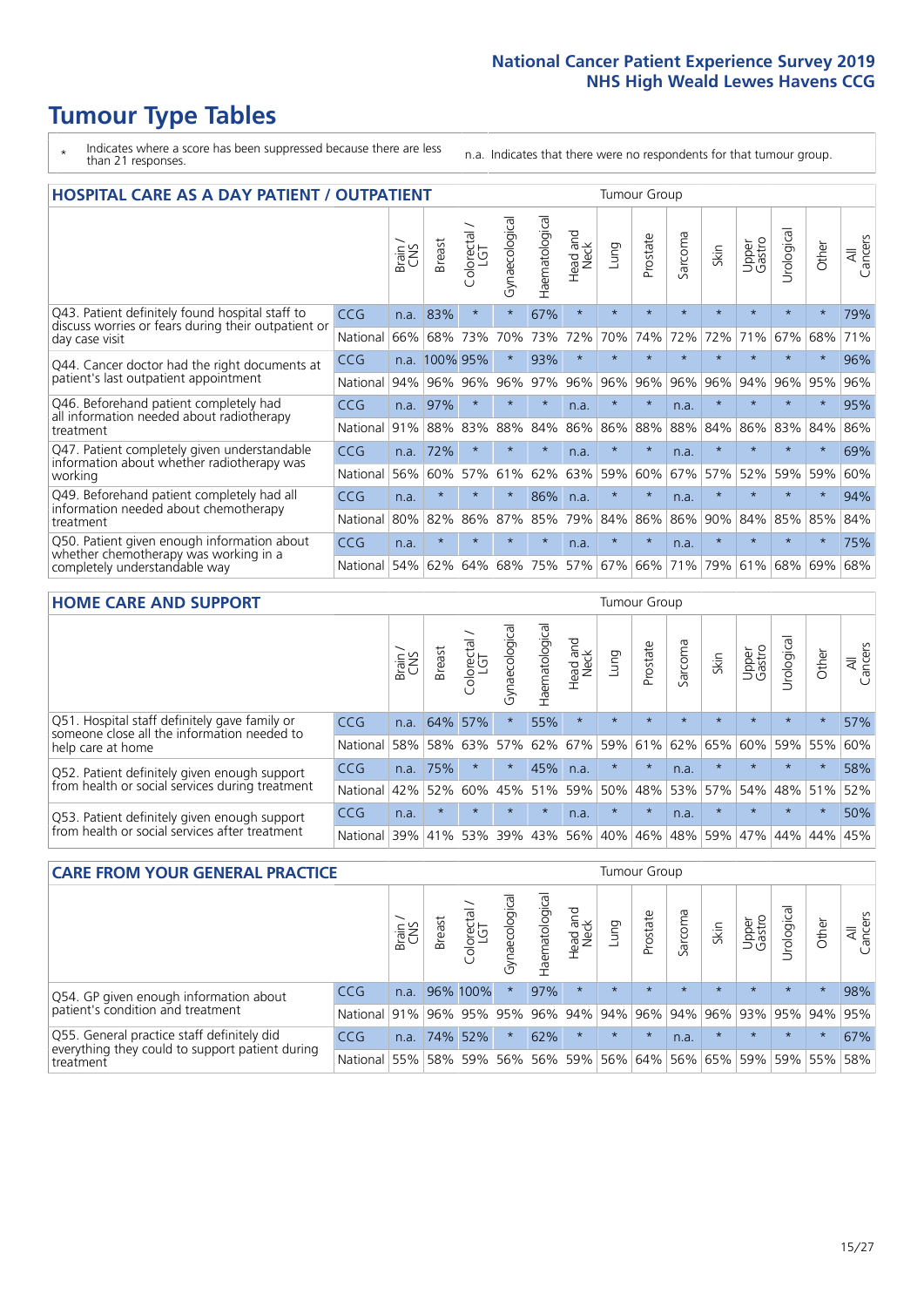- \* Indicates where a score has been suppressed because there are less than 21 responses.
- n.a. Indicates that there were no respondents for that tumour group.

#### **YOUR OVERALL NHS CARE** THE TWO CONTROLLER THE THE THROUP CHANGE THE TUMOUR GROUP

|                                                                                                 |            | Brain | <b>Breast</b> | olorectal.<br>LGT<br>$\cup$ | Gynaecological | Haematological | aad and<br>Neck<br>Head | Lung    | Prostate | arcoma<br>$\sqrt{ }$ | Skin    | Upper<br>Gastro | लु<br>Urologia | Other    | All<br>Cancers |  |  |  |  |
|-------------------------------------------------------------------------------------------------|------------|-------|---------------|-----------------------------|----------------|----------------|-------------------------|---------|----------|----------------------|---------|-----------------|----------------|----------|----------------|--|--|--|--|
| Q56. Different people treating and caring for                                                   | <b>CCG</b> | n.a.  | 87%           | 81%                         |                | 74%            | $\star$                 | $\star$ | $\star$  | $\star$              | $\star$ | $\star$         | $\star$        | $\ast$   | 80%            |  |  |  |  |
| patient always work well together to give best<br>possible care                                 | National   | 60%   | 73%           | 73%                         | 69%            | 75%            | 73%                     | 73%     | 75%      | 70%                  | 79%     | 69%             | 74%            | 68%      | 73%            |  |  |  |  |
| Q57. Patient given a care plan                                                                  | <b>CCG</b> | n.a.  | 29%           | 41%                         |                | 19%            | n.a.                    | $\star$ | $\star$  | $\star$              | $\star$ | $\star$         | $\star$        | $^\star$ | 32%            |  |  |  |  |
|                                                                                                 | National   | 36%   | 41%           | 40%                         | 34%            | 36%            | 39%                     | 36%     | 40%      | 34%                  | 44%     | 36%             | 33%            | 31%      | 38%            |  |  |  |  |
| Q58. Overall the administration of care was good                                                | <b>CCG</b> | n.a.  | 94%           | 91%                         |                | 86%            | $\star$                 | $\star$ | $\star$  | $\star$              | $\star$ |                 |                | $\star$  | 91%            |  |  |  |  |
| or very good                                                                                    | National   | 85%   | 90%           | 88%                         | 87%            | 91%            | 90%                     | 90%     | 88%      | 88%                  | 90%     | 86%             | 85%            | 87%      | 89%            |  |  |  |  |
| Q59. Patient felt length of time for attending<br>clinics and appointments for cancer was about | CCG        | n.a.  | 70%           | 75%                         |                | 48%            | $\ast$                  | $\star$ | $\star$  | $\star$              | $\star$ |                 | $\star$        | $\star$  | 67%            |  |  |  |  |
| right                                                                                           | National   | 58%   | 68%           | 73%                         | 66%            | 66%            | 71%                     | 71%     | 76%      | 68%                  | 73%     | 66%             | 75%            | 64%      | 69%            |  |  |  |  |
| Q60. Someone discussed with patient whether                                                     | <b>CCG</b> | n.a.  | 22%           | 26%                         |                | 31%            | $\star$                 | $\star$ | $\star$  | $\star$              | $\star$ |                 |                | $\star$  | 26%            |  |  |  |  |
| they would like to take part in cancer research                                                 | National   | 42%   | 30%           | 32%                         | 31%            |                | 33% 21%                 | 34%     | 31%      | 36%                  | 20%     | 36%             | 21%            | 32%      | 30%            |  |  |  |  |
| Q61. Patient's average rating of care scored from<br>very poor to very good                     | <b>CCG</b> | n.a.  | 9.2           | 9.0                         | $\star$        | 8.6            | $\star$                 | $\star$ | $\star$  | $\star$              | $\star$ | $\star$         | $\star$        | $\ast$   | 8.9            |  |  |  |  |
|                                                                                                 | National   | 8.6   | 8.9           | 8.8                         | 8.7            | 8.9            | 8.8                     | 8.8     | 8.8      | 8.8                  | 8.9     | 8.7             | 8.7            | 8.7      | 8.8            |  |  |  |  |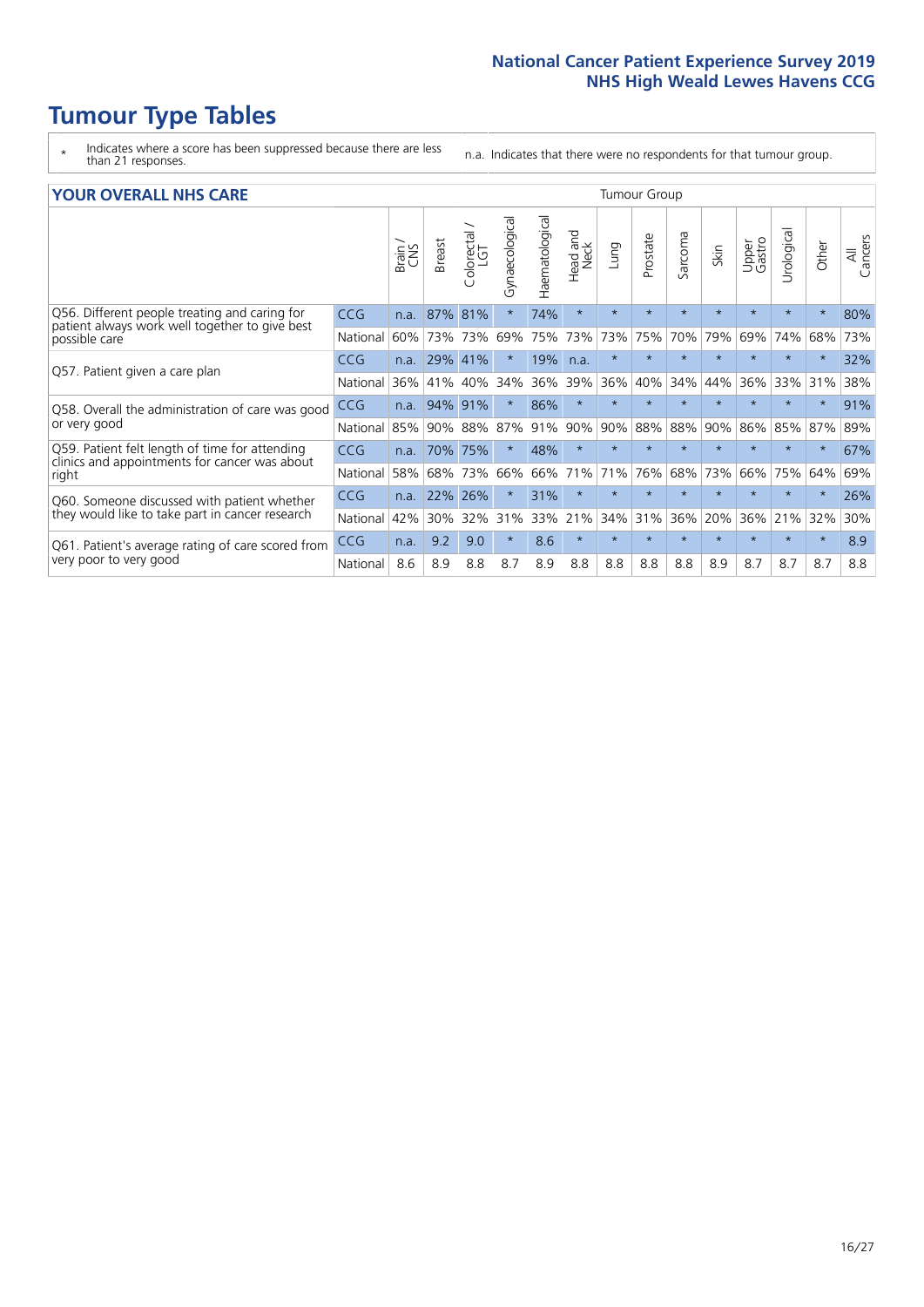## **Year on Year Charts**





#### **DIAGNOSTIC TESTS**





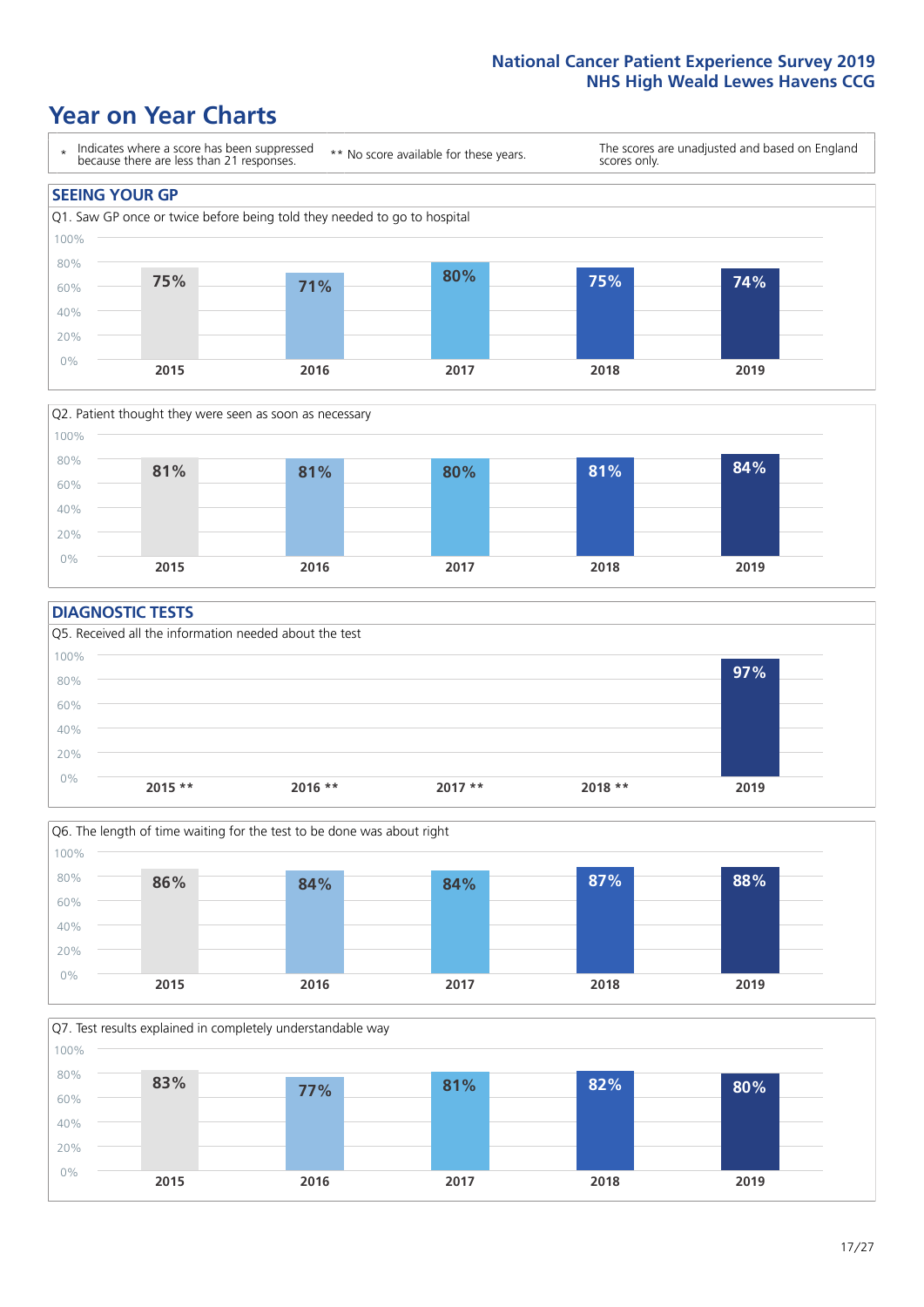







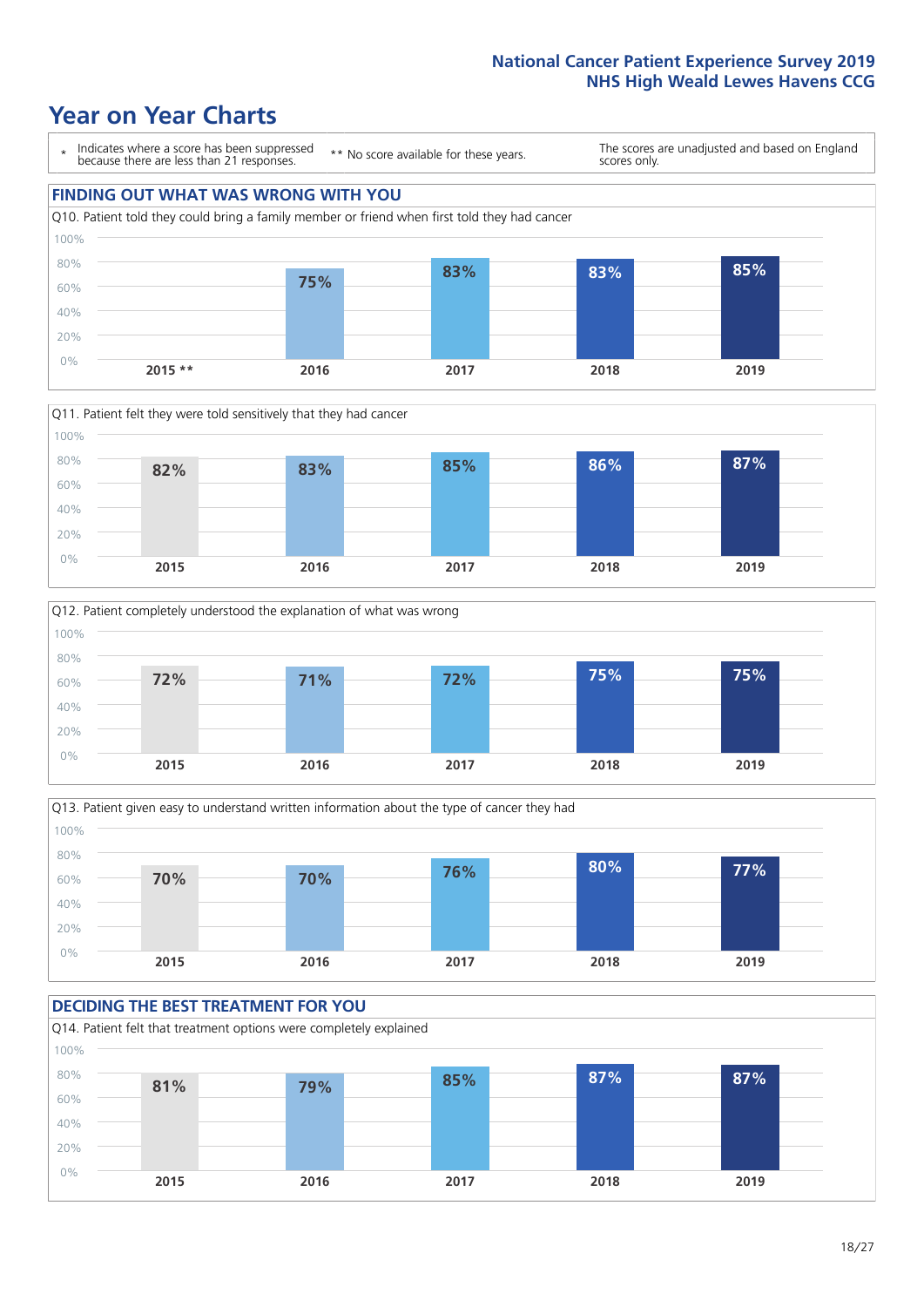





Q18. Patient definitely involved as much as they wanted in decisions about care and treatment  $0%$ 20% 40% 60% 80% 100% **2015 \*\* 2016 \*\* 2017 \*\* 2018 \*\* 2019 85%**

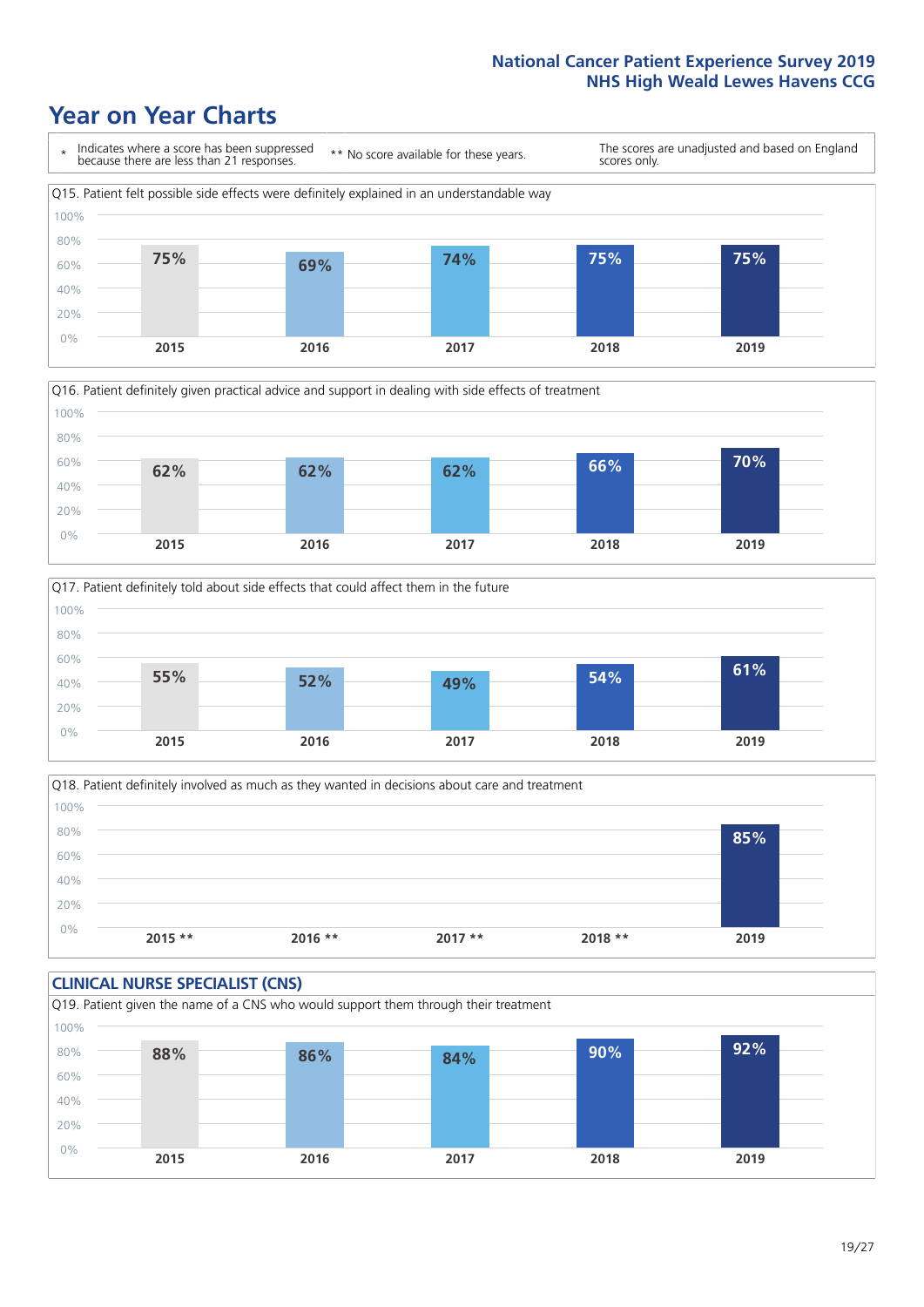









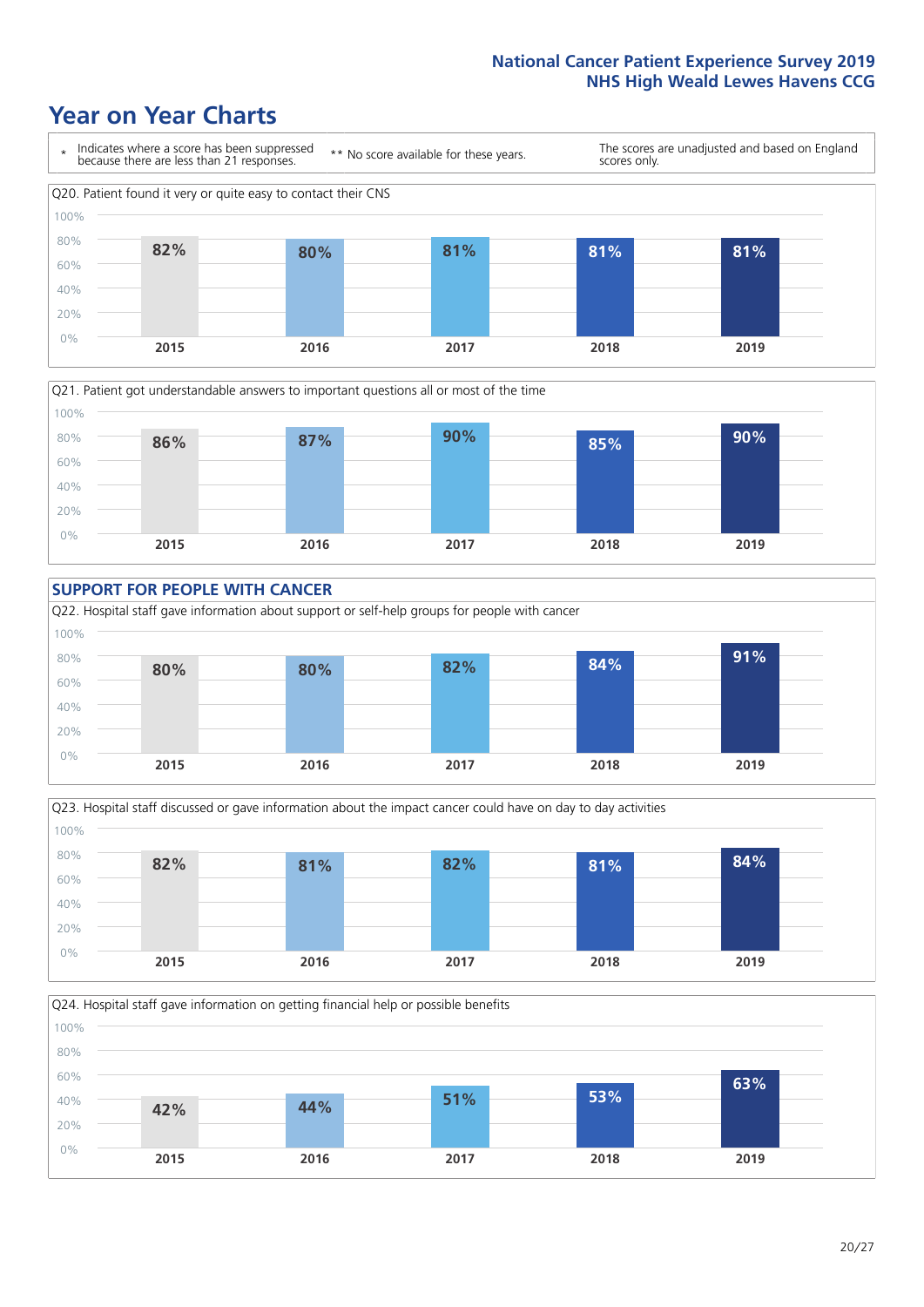### **Year on Year Charts**



#### **OPERATIONS**





#### **HOSPITAL CARE AS AN INPATIENT** Q30. Hospital staff didn't talk in front of patient as if patient wasn't there 0% 20% 40% 60% 80% 100% **2015 \*\* 2016 \*\* 2017 \*\* 2018 \*\* 2019 88%**

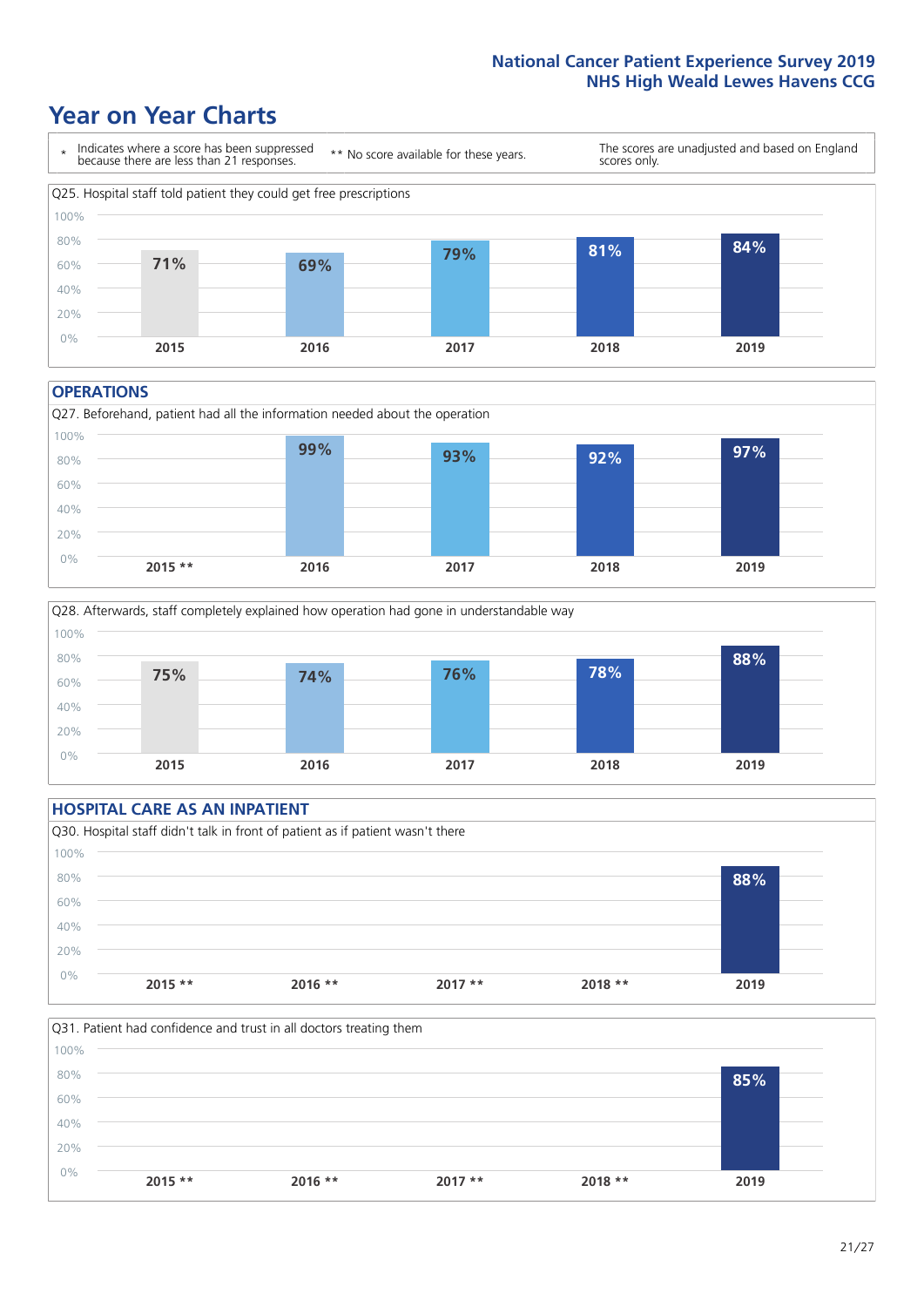







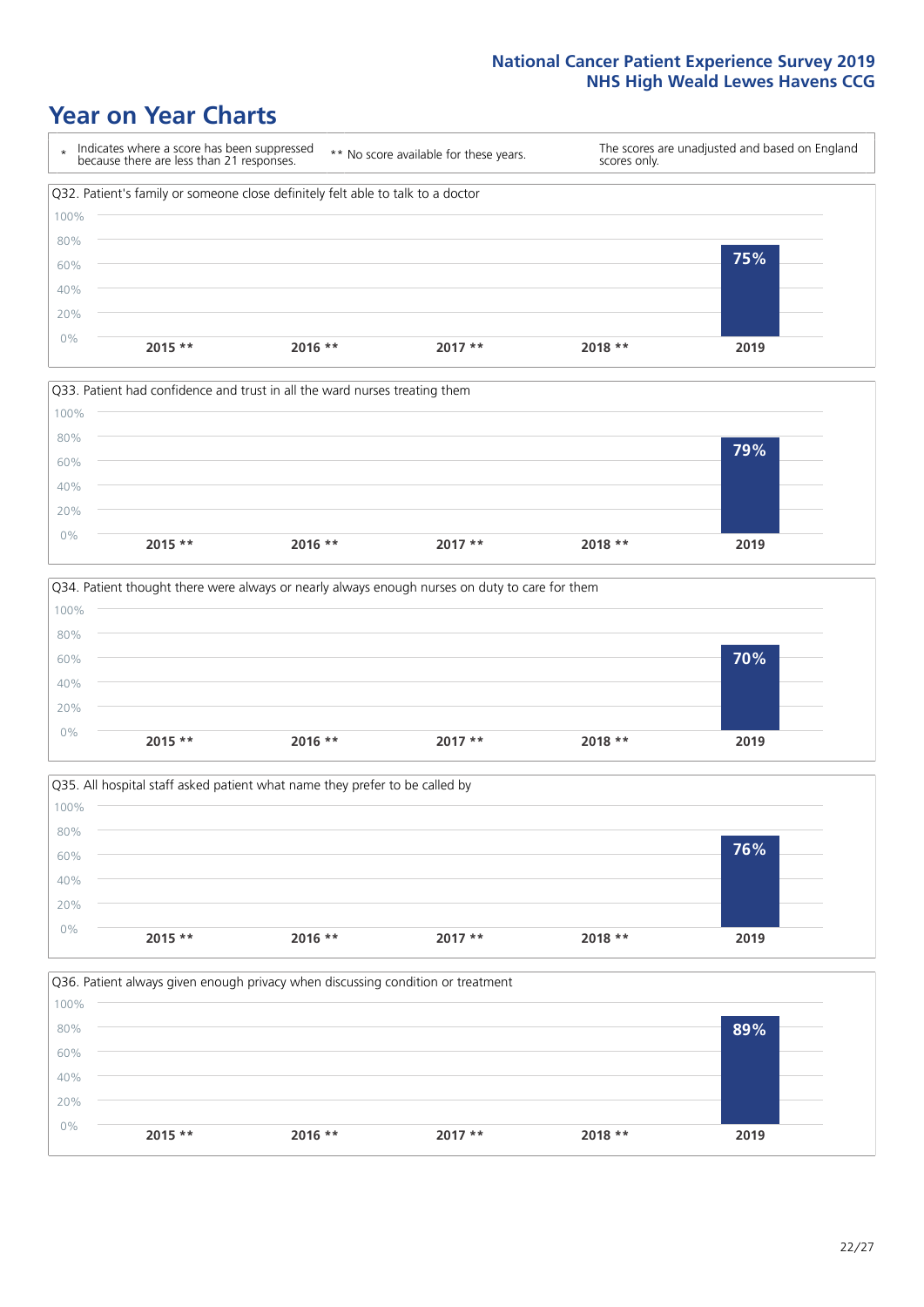







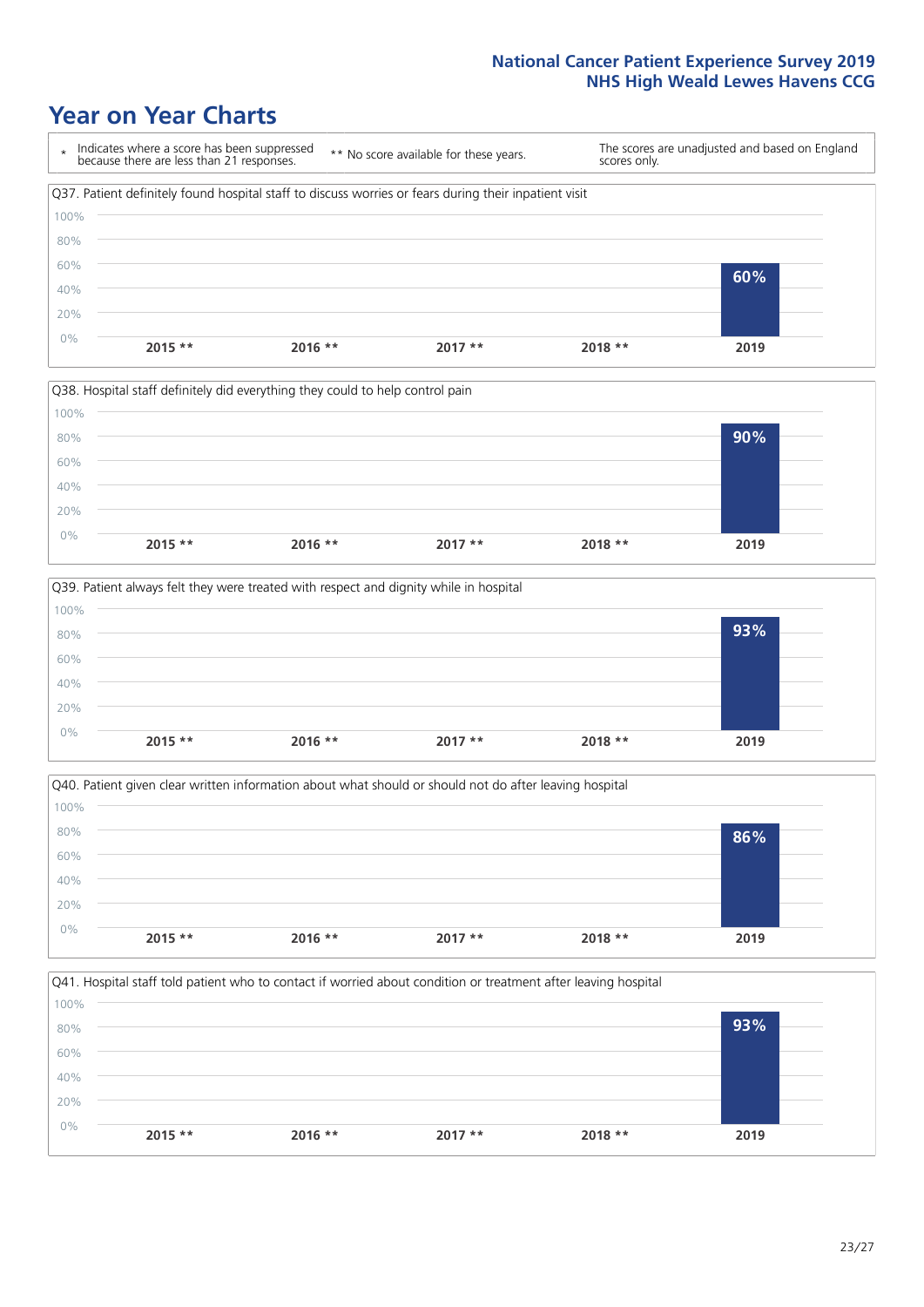### **Year on Year Charts**

\* Indicates where a score has been suppressed because there are less than 21 responses.

\*\* No score available for these years.

The scores are unadjusted and based on England scores only.

#### **HOSPITAL CARE AS A DAY PATIENT / OUTPATIENT**









Q49. Beforehand patient completely had all information needed about chemotherapy treatment

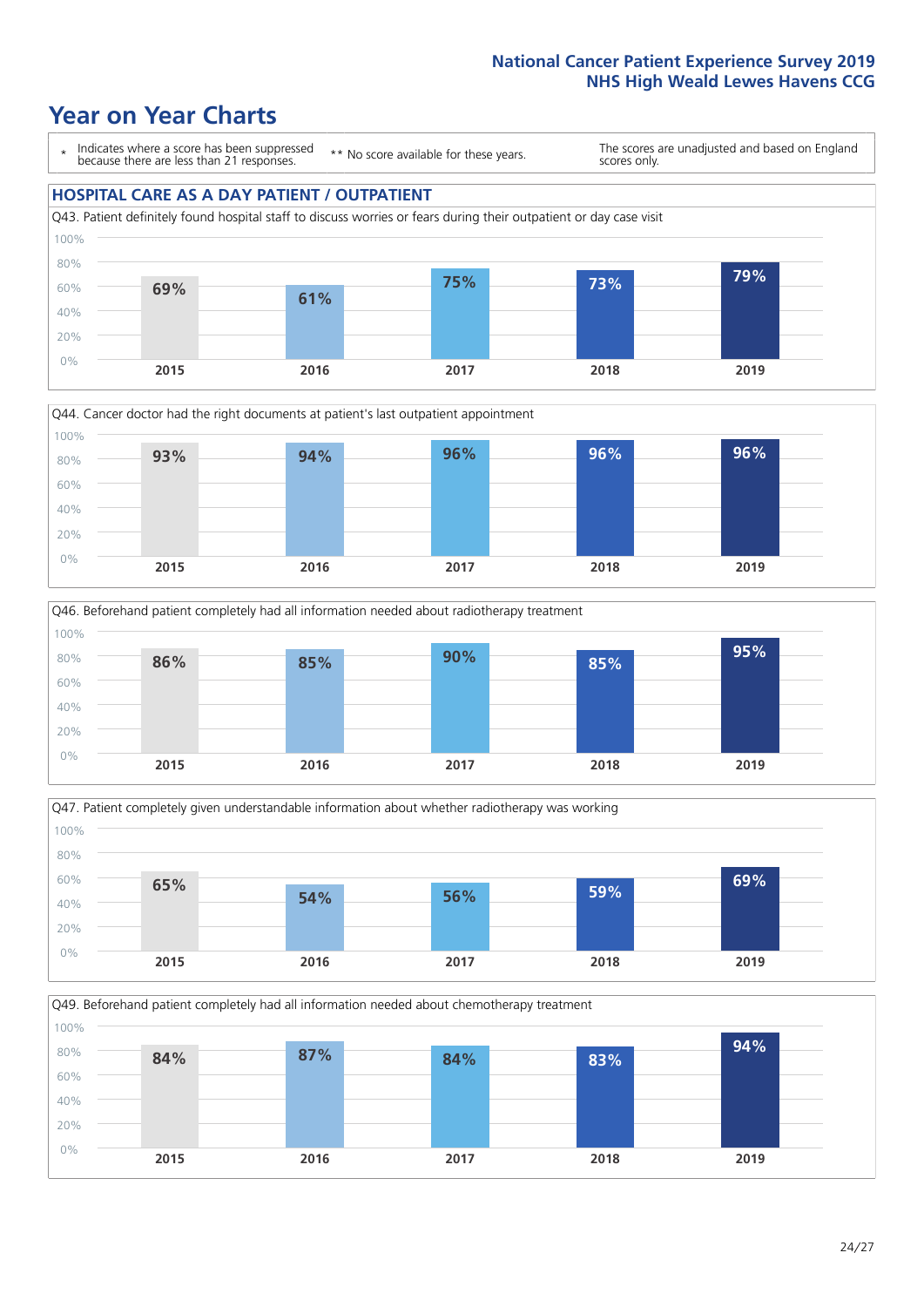### **Year on Year Charts**



#### **HOME CARE AND SUPPORT**







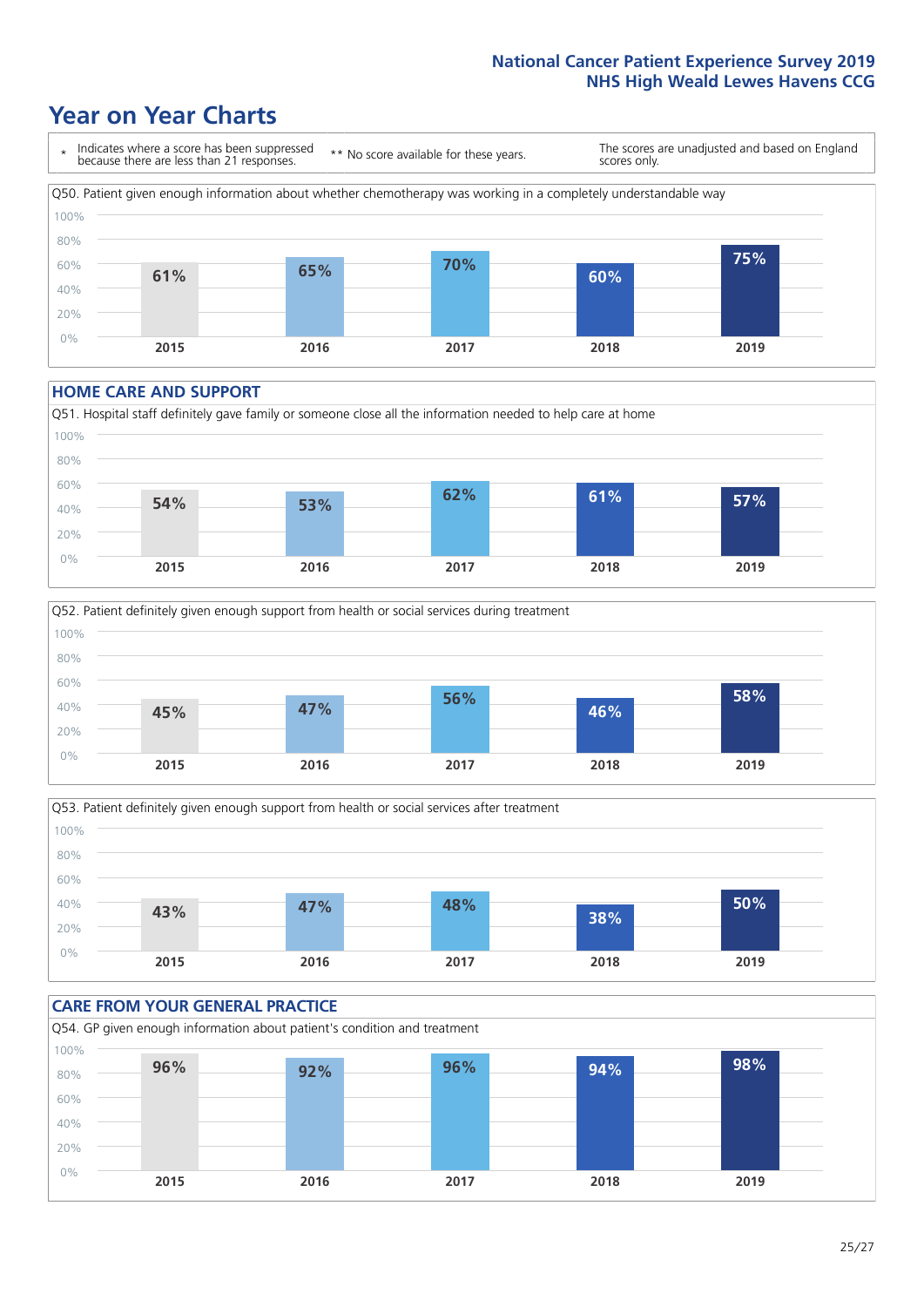## **Year on Year Charts**



#### **YOUR OVERALL NHS CARE**







Q59. Patient felt length of time for attending clinics and appointments for cancer was about right 80% 100%